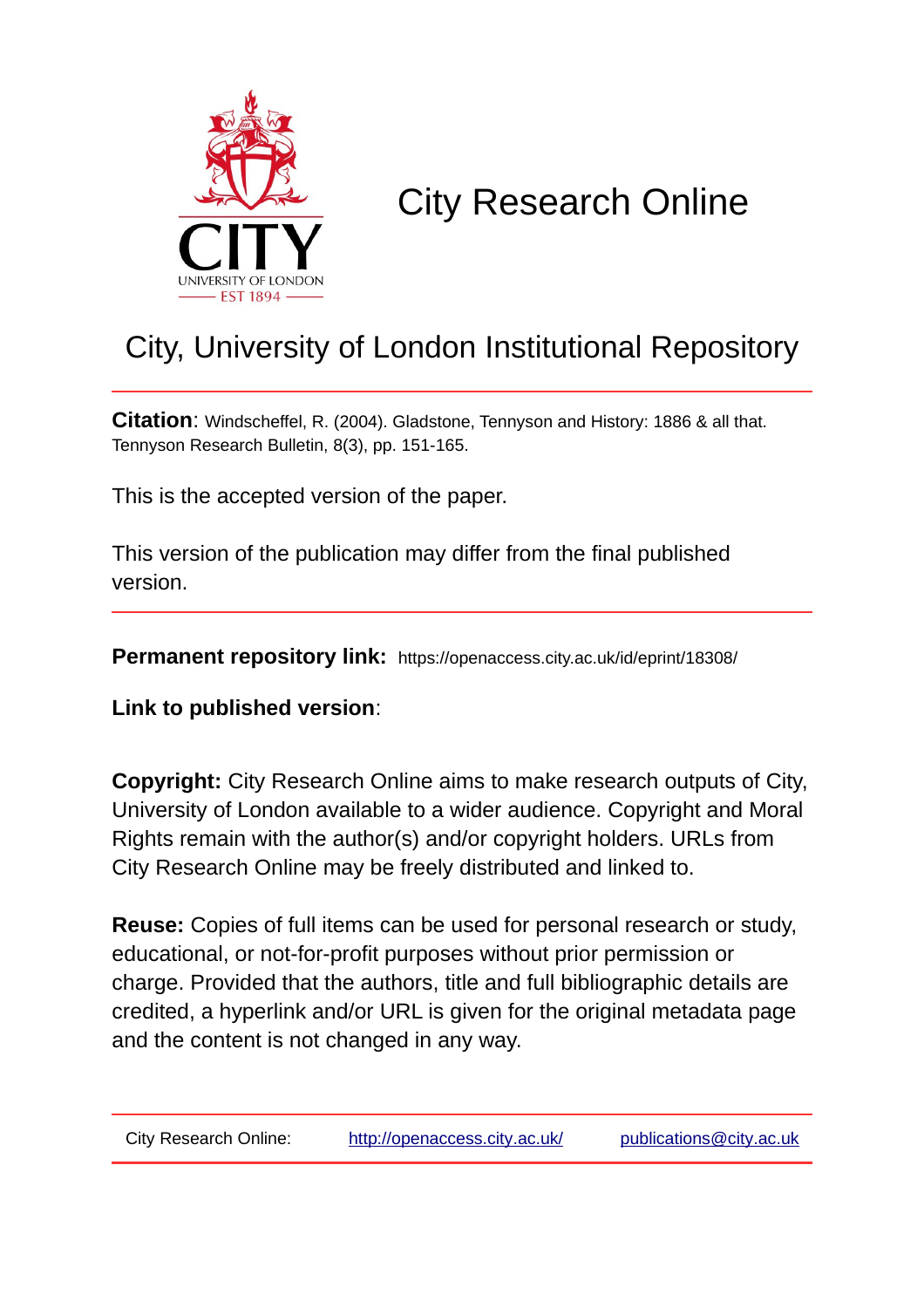## GLADSTONE, TENNYSON AND HISTORY: 1886 AND ALL THAT...

William Gladstone (1809-1898) and Alfred Tennyson (1809-1892), titanic icons of the Victorian age, were born within months of each other, remained in contact for over sixty years (despite well-documented disagreements) and died, both over eighty, having survived the majority of their contemporaries. Their shared, passionate regard for their first mutual acquaintance, Arthur Henry Hallam (1811-1833), is the most famous link between them and much of their periodic animosity has been attributed to its strength. David Bebbington indeed judged that Gladstone and Tennyson's "mutual esteem was strained by only one factor, a rivalry over guarding the reputation of Arthur Hallam" (Bebbington, 1993, 131-2).

Not all commentators have been so monocausal: Richard Shannon described the relationship as moving gradually "from courtship to mutual disenchantment", whilst Gerhard Joseph interpreted it as a lifelong intellectual competition, operating within an Homeric frame of reference (Shannon, 1992, 4-6; Joseph, 1992, 127-40, 32).

It is clear that their relationship operated on various different levels and there is evidence to suggest a progressive deterioration in relations not entirely attributable to jealousy over Hallam. Nonetheless, the way both men assessed the person and influence of Arthur Hallam is a starting point for a fresh analysis, which will focus on their differing attitudes to history and culminate in a discussion of their public debate over the state of the nation in 1886.

In *Morte d'Arthur*, written in shock at Hallam's death, Tennyson considered the implications of the King's death and his uncertain legacy. In the same way *In Memoriam* both depicted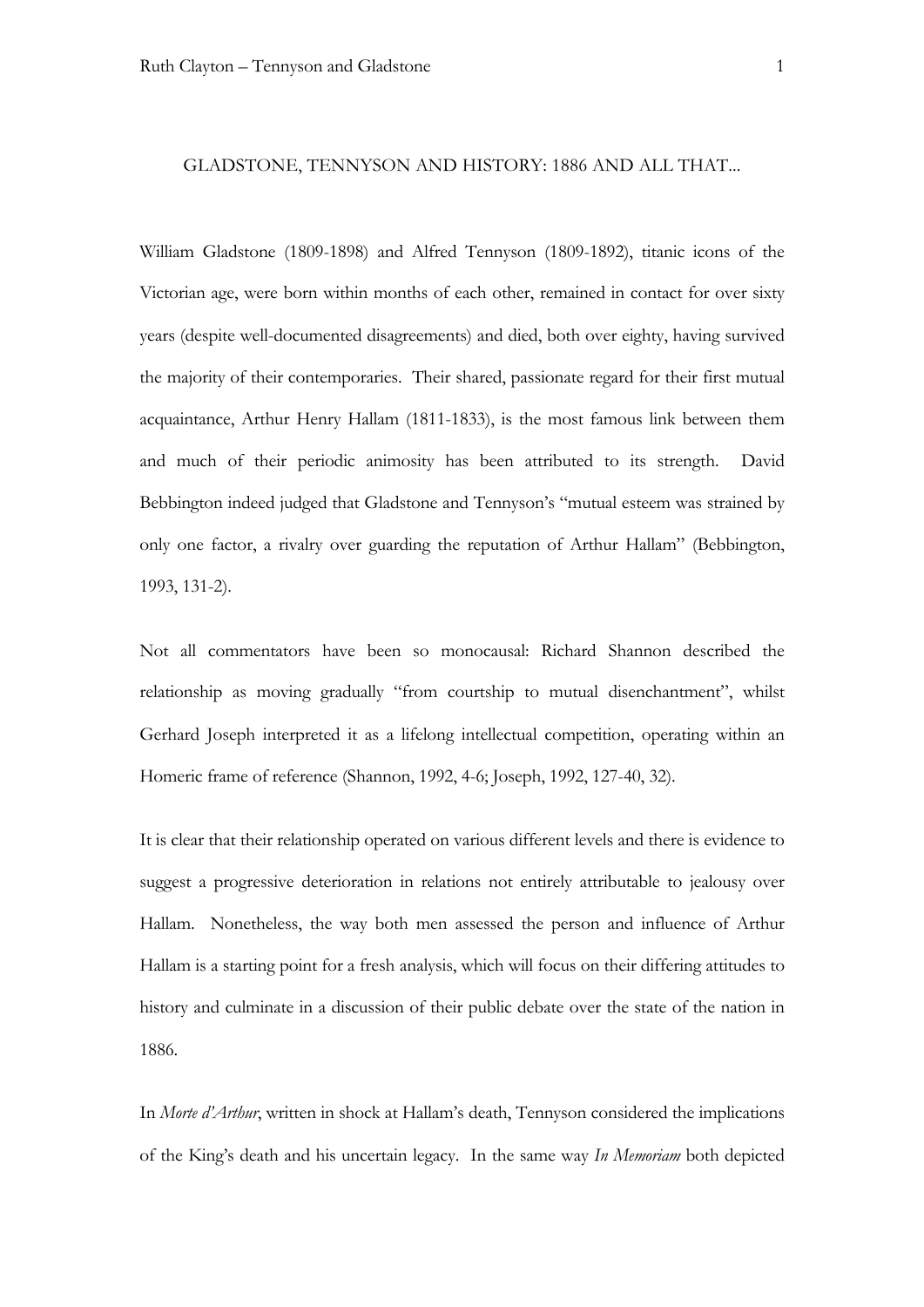the challenges of coping with and seeking to overcome personal loss and grief, whilst also evaluating the broader implications of bereavement for faith and society (Whittern, Shaw and Jefferson, 1999, 16-17). Gladstone's response to Hallam's death also reflected personal and wider concerns. He spoke both of the "elevating effects derived from intercourse with a spirit such as his" but also expressed his opinion that "his mind was calculated…to work powerfully and for good in an age full of import to the nature and destinies of man" (qtd. in Hallam, 1869, xliv, xlv). The existence of a public, universalist and moreover historical aspect to both Gladstone and Tennyson's response offers an intriguing, and potentially, revealing insight into their long and tortuous relationship.

Gladstone and Tennyson had many common intellectual interests but they were both particularly fascinated by history. As boys they immersed themselves in their fathers' libraries, reading both ancient and modern historians, and shared a passion for the work of Sir Walter Scott (Kozicki, 1979, 2-4). As an habit of mind, a branch of philosophy and as an emergent discipline, history significantly influenced their lives and work. And, as will become clear, differences in the way Gladstone and Tennyson viewed history: its workings and humanity's ability to shape it, are crucial to understanding their relationship and public interactions.

It was John Addington Symonds who recorded perhaps the most memorable written portrait of Gladstone and Tennyson, at an artistic dinner party in 1865 hosted by sculptor Thomas Woolner. The account is entertaining but the particular way in which Symonds contrasted the two opponents should be carefully noted: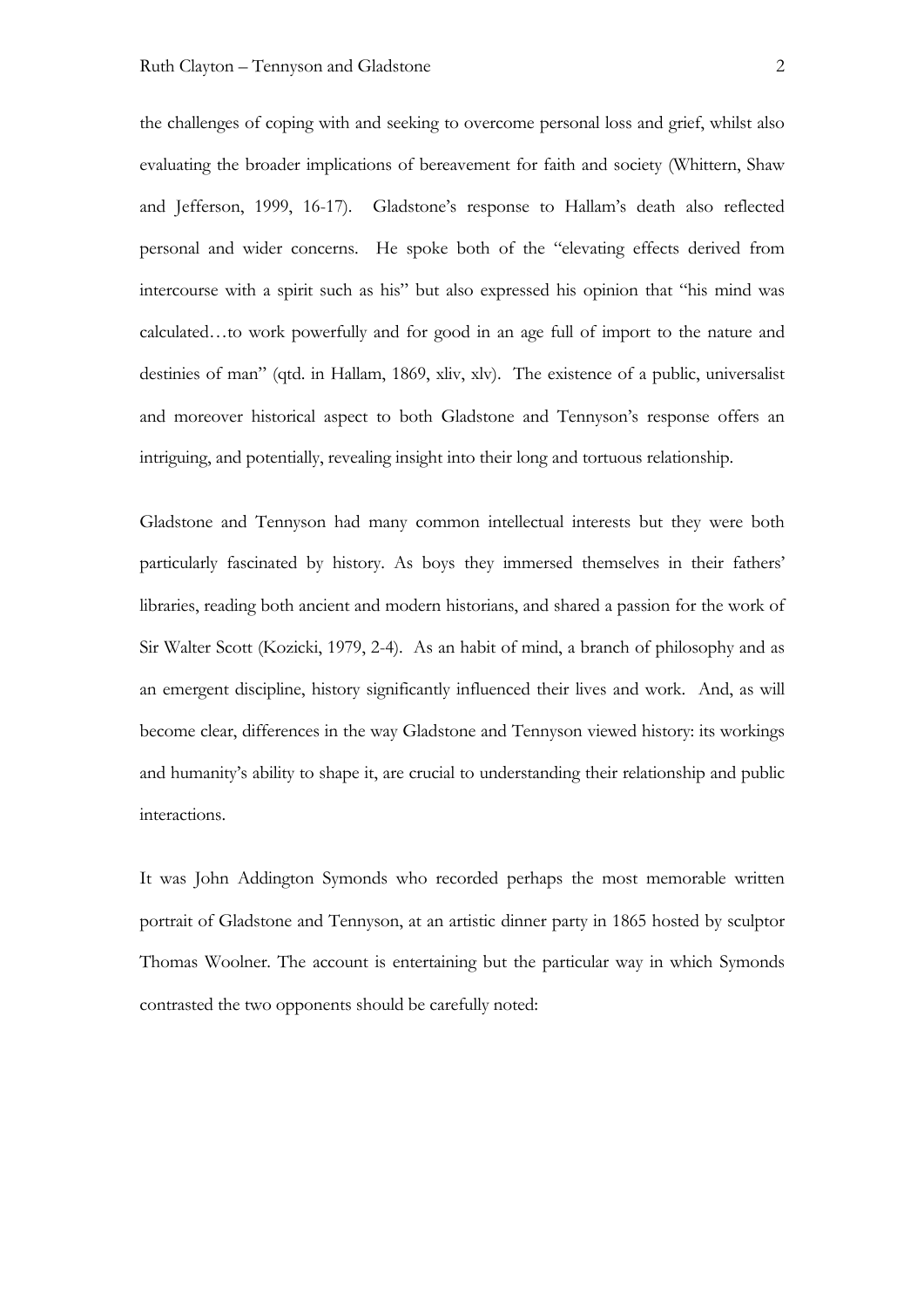The conversation continued. They were talking about the Jamaica business – Gladstone bearing hard on Eyre,<sup>1</sup> Tennyson excusing any cruelty in the case of putting down a savage mob. Gladstone had been reading official papers on the business all the morning and said, with an expression of intense gravity [...] 'And that evidence wrung from a poor black boy with a revolver at his head!' He said this in an orator's tone, pity mingled with indignation, the pressure of the lips, the inclination of the head, the lifting of the eyes to heaven, all marking the man's moral earnestness.

Tennyson did not argue. He kept asserting various prejudices and convictions [...] in *obbligato*, *sotto voce* [...] thrown in with an indefinable impatience and rasping hatred [....] all the while […] drinking glasses of port and glowering round the room through his spectacles […]

It is hard to fix the difference between the two men, both with their strong provincial accent – Gladstone with his rich flexible voice, Tennyson with his deep drawl rising into an impatient falsetto when put out: Gladstone arguing, Tennyson putting in a prejudice; Gladstone asserting rashly, Tennyson denying with a bald negative; Gladstone full of facts, Tennyson relying on impressions; both of them humorous, but the one polished and delicate in repartee, the other broad and coarse and grotesque [...] Gladstone is in some sort a man of the world; Tennyson a child, and treated by him like a child. (qtd. in Lang and Shannon, 1982-90, 2, 415-20)

The two men are presented as the antithesis of each other in their physical and vocal characteristics, and in their approach to history. Symonds highlighted the way in which

 <sup>1</sup> The Governor of Jamaica, whose stern repression of alleged insurrection by former slaves, provoked heated debate in Britain between such luminaries as John Stuart Mill and Thomas Carlyle.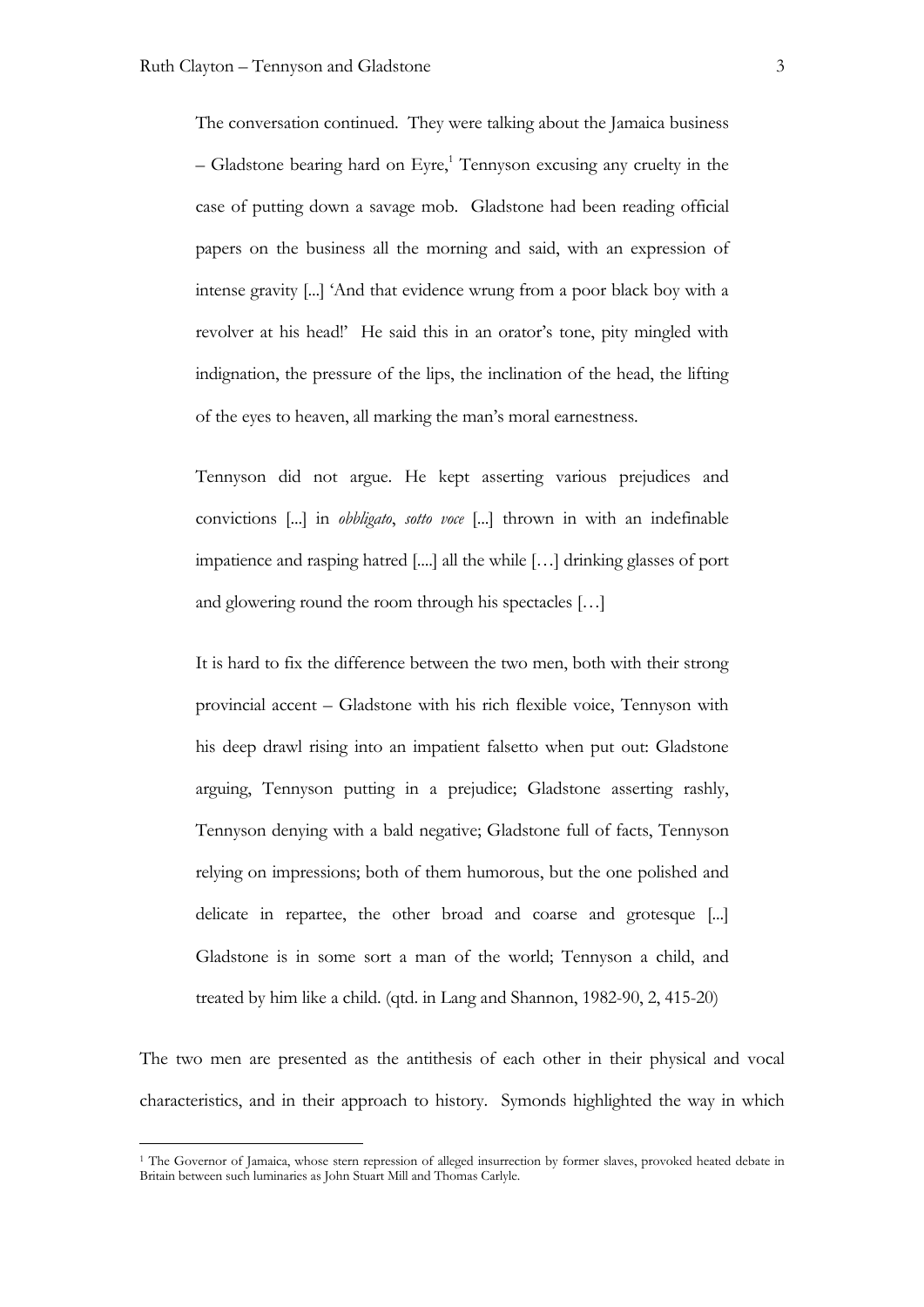they reacted differently to Governor Eyre's actions. Gladstone was interested in the provenance as well as the use of evidence, whereas Tennyson was merely interested in it as a means to an end and gave no indication that he had read anything at all. Gladstone was described as "full of facts" whilst Tennyson was repeatedly called prejudicial, impressionistic and impatient. This is not to say Symonds thought Gladstone above reproach (he was sceptical of Gladstone's political posturing) but he did detect a fundamental difference in perspective which we would now label historical. Gladstone and Tennyson's simmering battle that evening focused on Homer as well as politics, but there was clearly an important link, illustrated here, between their attitudes to history and their attitudes to politics, which should be explored.

Gladstone and Tennyson's parliamentary relationship commenced in 1883 on the friendliest of terms, but it was not ultimately successful. This was a sore disappointment to Gladstone as he was determined that Tennyson should be a Liberal asset (Tennyson, 1897, 2, 298-9). The origins of Gladstone's (ultimately misguided) belief in Tennyson's political fellow feeling dated from the 1850s and Gladstone's first public comments on Tennyson's poetry, in the *Quarterly Review* of October 1859. His greatest praise and admiration was reserved for the *Idylls of the King*, which

According to Gladstone […] brilliantly blended the national with the universal, the human with the Christian. In drawing on nature for his illustrations, Gladstone claimed, Tennyson could bear comparison with any poet, ancient or modern. (Bebbington, 1993, 131-2)

Gladstone's admiration for and to an extent identification with Tennyson's Arthurian 'epic' and his simultaneous criticism but crucial downplaying of *Maud* were to prove pivotal factors in their relationship and the expectations each man had of the other. Gladstone, at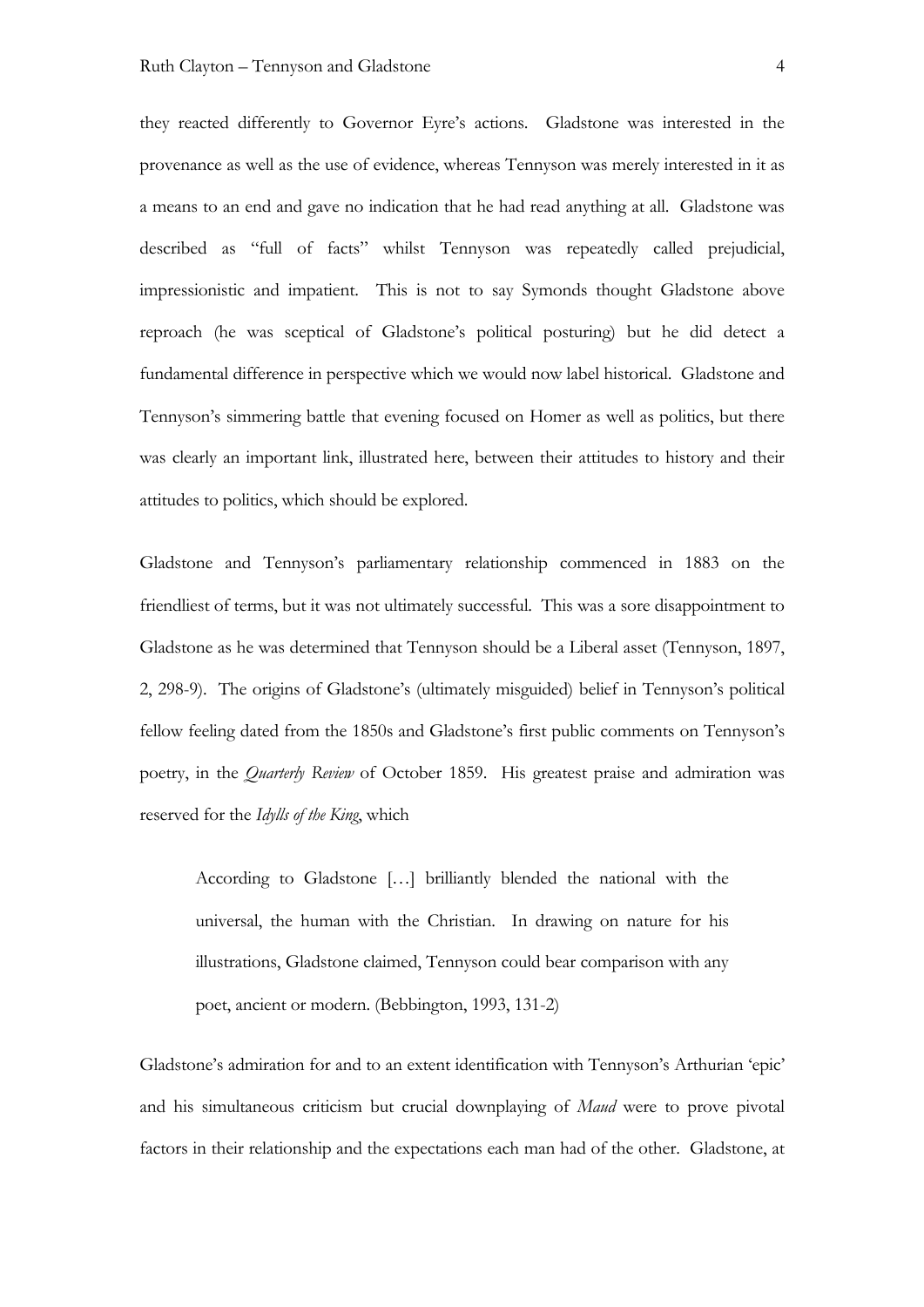the time when he most wished to collaborate politically with Tennyson, had moved from the instinctive conservatism of his youth to a radical liberalism inspired by the signs of the times and evidenced by history. But it remained deeply inspired by the philosophy of Tennyson's *Idylls*, which he made the mistake of directly equating with Tennyson's practical political outlook that was in fact dictated by a deep, instinctive old patrician-whig conservatism which he maintained throughout his life.

In 1855 Tennyson had published *Maud* which dealt directly with the Crimean War. Gladstone's 1859 review incorporated a strong attack on the poem's climax, which apparently endorsed war as a social panacea (Gladstone, 1859, 460-64). Gladstone qualified his attack when the article was republished in *Gleanings* in 1879, acknowledging he should have focused on poetics rather than on politics (Gladstone, "Tennyson," 1879, 141ff). But, as with his reading of Tennyson's *Idylls* and other texts, it was their intellectual and philosophical underpinning that remained of primary interest. Gladstone was concerned with Tennyson's approach to assessing and representing truth in *Maud*. He wrote:

We frankly own that our divining rod does not enable us to say whether the poet intends to be in any and what degree sponsor to these sentiments, or whether he has put them forth in the exercise of his undoubted right to make vivid and suggestive representations of even *the partial and narrow aspects of some endangered truth. This is at best, indeed, a perilous business; for out of such fervid partial representations nearly all grave human error springs; and it should only be pursued with caution and in season* [my emphasis] […] We fear the passages we have quoted far overpass all the bounds of moderation and good sense. (Gladstone, 1859, 462)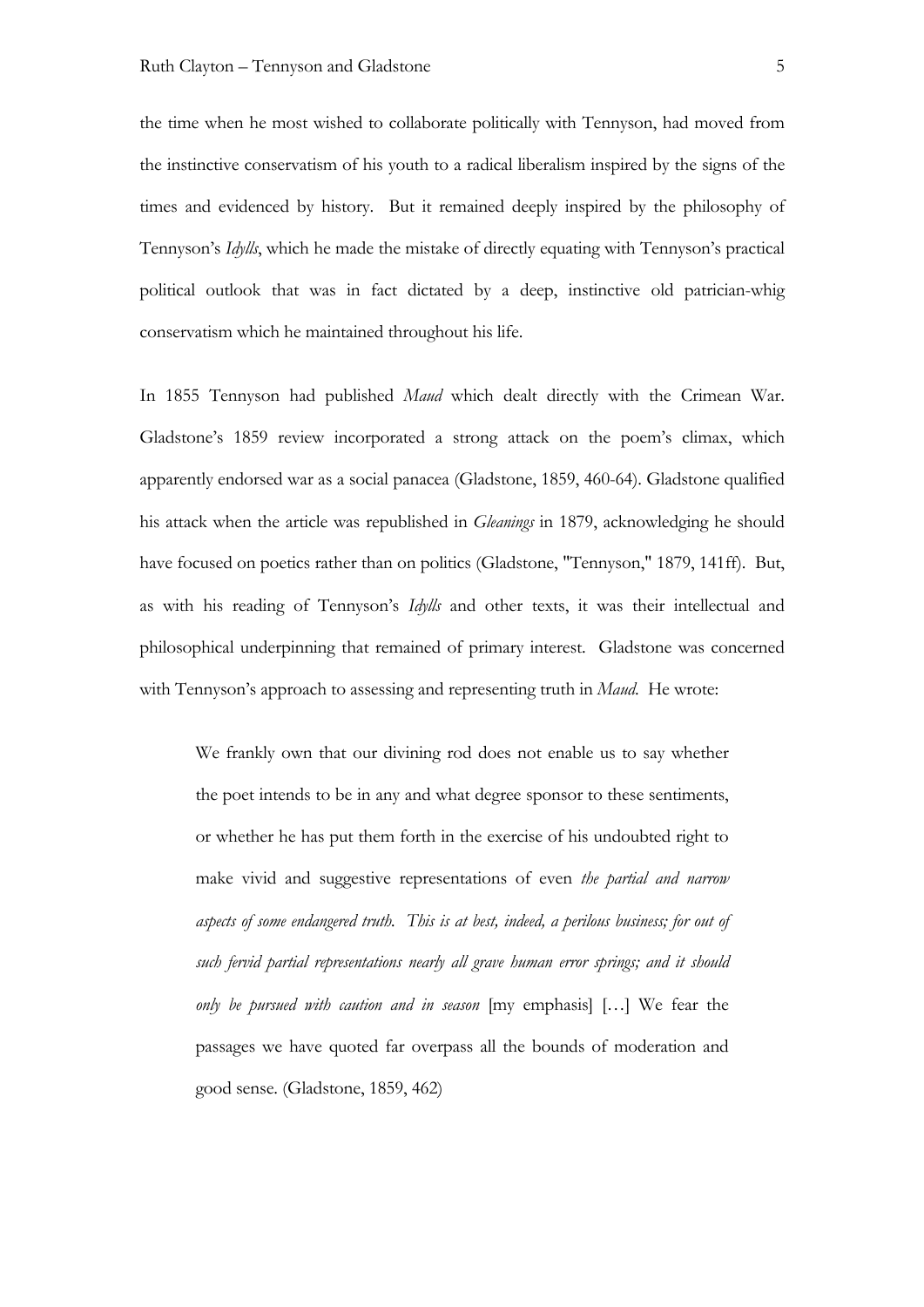Gladstone believed, following the eighteenth-century philosopher-bishop, Joseph Butler (1692-1752), that decisions relating to morality and truth should be reached by assessing as broad a range of evidence as possible in order to establish, by probability, the right course of action (Gladstone, "Probability," 1879, 908-34). Reliance on "partial and narrow aspects of […] truth" was, in Gladstone's view, unlikely to provide a sound basis for the exercise of one's moral duty. The duty of the public figure to engage in world and human affairs in a responsible and morally-defensible way was a clear corollary of this view. Tennyson's duty to his 'public' was something Gladstone felt he had to remind Tennyson, in the conclusion to his original onslaught:

Mr Tennyson is too intimately and essentially the poet of the nineteenth century to separate himself from its leading characteristics, the progress of physical science, and a vast commercial, mechanical, and industrial development. Whatever he may say or do in an occasional fit, he cannot long cross or lose its sympathies; for while he elevates, as well as adorns, it, he is flesh of its flesh and bone of its bone. We fondly believe it is his business to do much towards the solution of […] how to harmonise this new draught of external power and activity with the old and more mellow wine of faith, self-devotion, loyalty, reverence and discipline. (Gladstone, 1859, 464)

This passage clearly illustrates Gladstone's understanding of Tennyson as a social poet of great potential; Gladstone's annoyance with *Maud* did not for a moment outweigh his enthusiasm for Arthur: 'it is [...] human in the largest and deepest sense; and therefore [...] it is universal' (Gladstone, 1859, 468). It also illustrates his tendency, which developed in complexity and intensity during subsequent years, to focus on the moral possibilities offered by the full incarnation and integration of the public figure within society.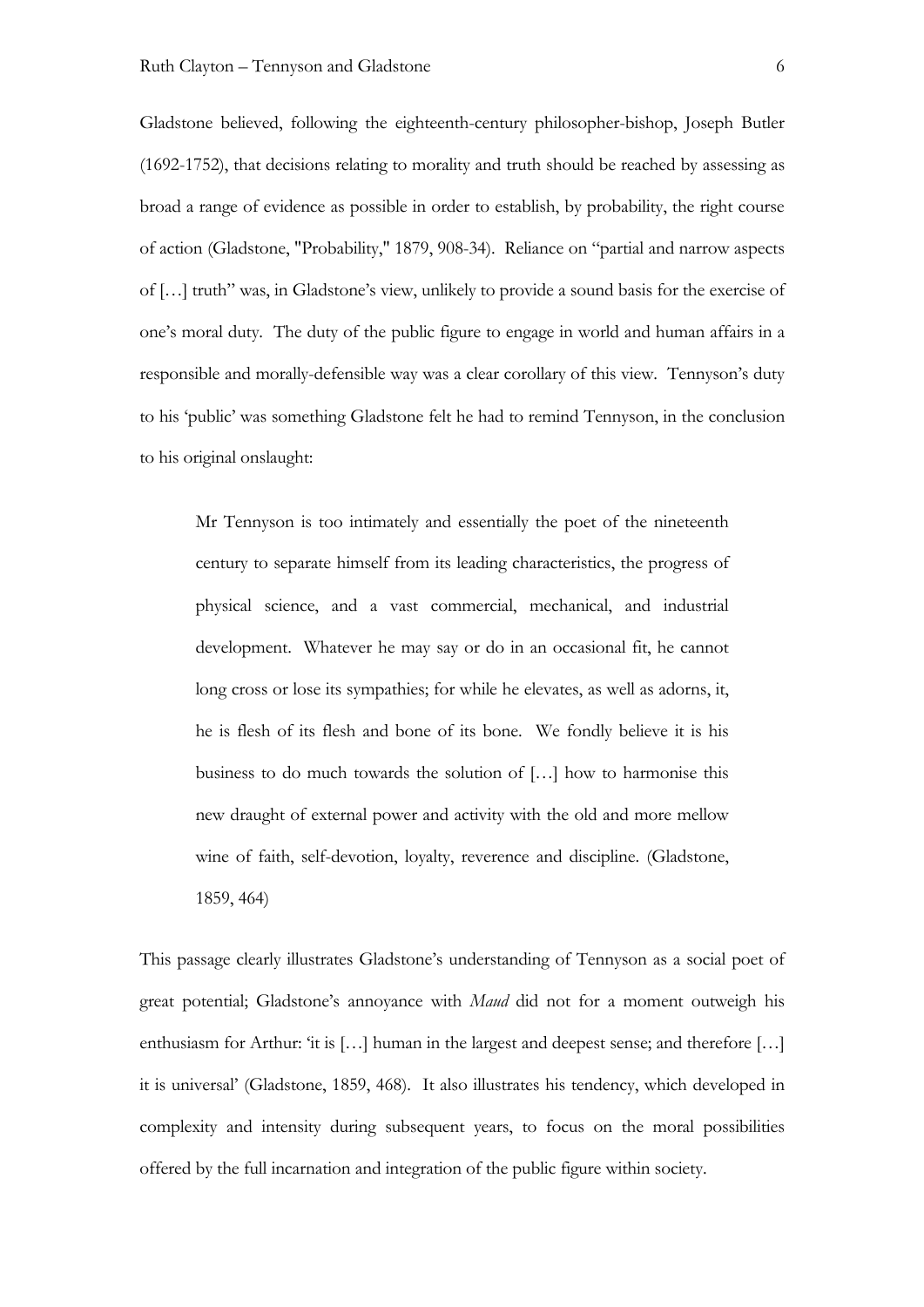Others, including Robert Martin and Richard Shannon, have recognised the importance and danger of Gladstone's straightforward enthusiasm for *Idylls of the King*. Shannon suggested Gladstone interpreted the cycle as a political manifesto for the second half of the nineteenth century, usefully highlighting the way in which Gladstone's enthusiasm for Tennyson sprang from a peculiarly historical interpretation of their respective roles:

We can read Gladstone as proposing, in effect, to set up with Tennyson a kind of political-cultural partnership. He envisaged a beneficial collaboration between the greatest man of Victorian letters and […] the greatest man of Victorian politics, in a joint undertaking to raise the character and hopes of their age and country. (Shannon, 1992, 4)

Shannon suggested the self-representation of both men belied their inner character. Gladstone appeared conservative and upright but underneath was a wild romantic, whereas Tennyson looked every inch the romantic poet but was stubbornly conventional, inflexible and hysterically xenophobic. This led both to misread the other. Gladstone simplistically equated Tennyson's Arthurian world with the author's contemporary political outlook, which, considering he did not know him that well personally, is understandable. He then went on to interpret their later political disagreements and Tennyson's damning indictment of Liberalism in *Locksley Hall Sixty Years After* as a betrayal of the earlier Christianised-Arthurian vision. On the other hand, Tennyson was annoyed and terrified by what he saw as Gladstone's increasingly wild radicalism and hit out against it, ironically, as Shannon argued, rejecting the political child of his own poetic vision.

According to Martin, Tennyson fundamentally "lacked the theoretical mind that makes politics more than personal emotions writ large. Independence, the struggle against oppression, heroism: all naturally moved him, but they touched his heart not his mind"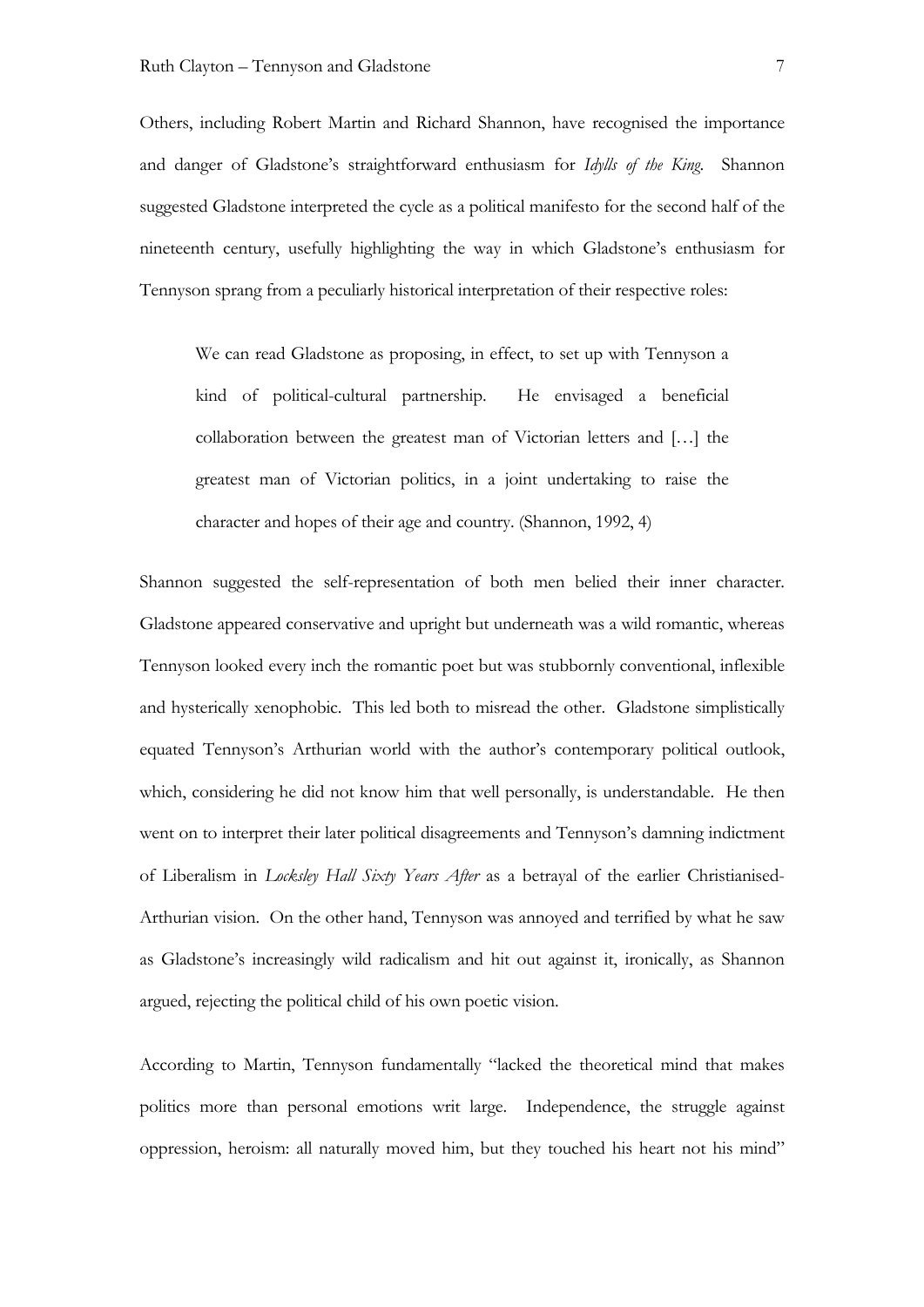(Martin, 1980, 67). The truth of this insight is revealed by a letter Tennyson wrote to Gladstone in 1868, to accompany a volume of poetry deploring the treatment of Fenian prisoners.

The enclosed has been sent to me – possibly to you also: if not, read it now. It seems to me a terrible cry. *I don't much believe in the accuracy of the Irishmen generally* [my emphasis]– but I wish you who enlightened us formerly on the Neapolitan prisons to consider whether here too there be not a grievous wrong to be righted. (Lang and Shannon, 1982-90, 2, 505)

Tennyson's concern was circumstantial and limited. (He had clearly not heeded John Stuart Mill's early criticism of his tendency to embrace "as truth, not the conclusions which are recommended by the strongest evidence, but those which have the most poetical appearance" (qtd. in Martin, 1980, 226)). The treatment of these prisoners did not lead him, as it would Gladstone, to reassess and recontextualise their place within the British political system and its history. Also, Tennyson's sympathy and concern did not affect his instinctual belief in the untrustworthiness of the Irish. This was significant for it was the 1880s' debate over Ireland's political future that provided the context for Gladstone and Tennyson's most serious public clash.

On entering the Lords, Tennyson had immediately asserted his political independence from Gladstone by refusing to take a party seat. He behaved awkwardly over the 1884 Franchise Bill, only voting with the Government after receiving assurances that redistribution would follow franchise extension. He expressed criticism of Gladstone at this point, and subsequently, through verse. From 1885 things went from bad to worse for Gladstone. February saw the fall of Khartoum and the death of General Gordon. His Government stumbled on through the Spring, plagued by crisis and Cabinet disagreement.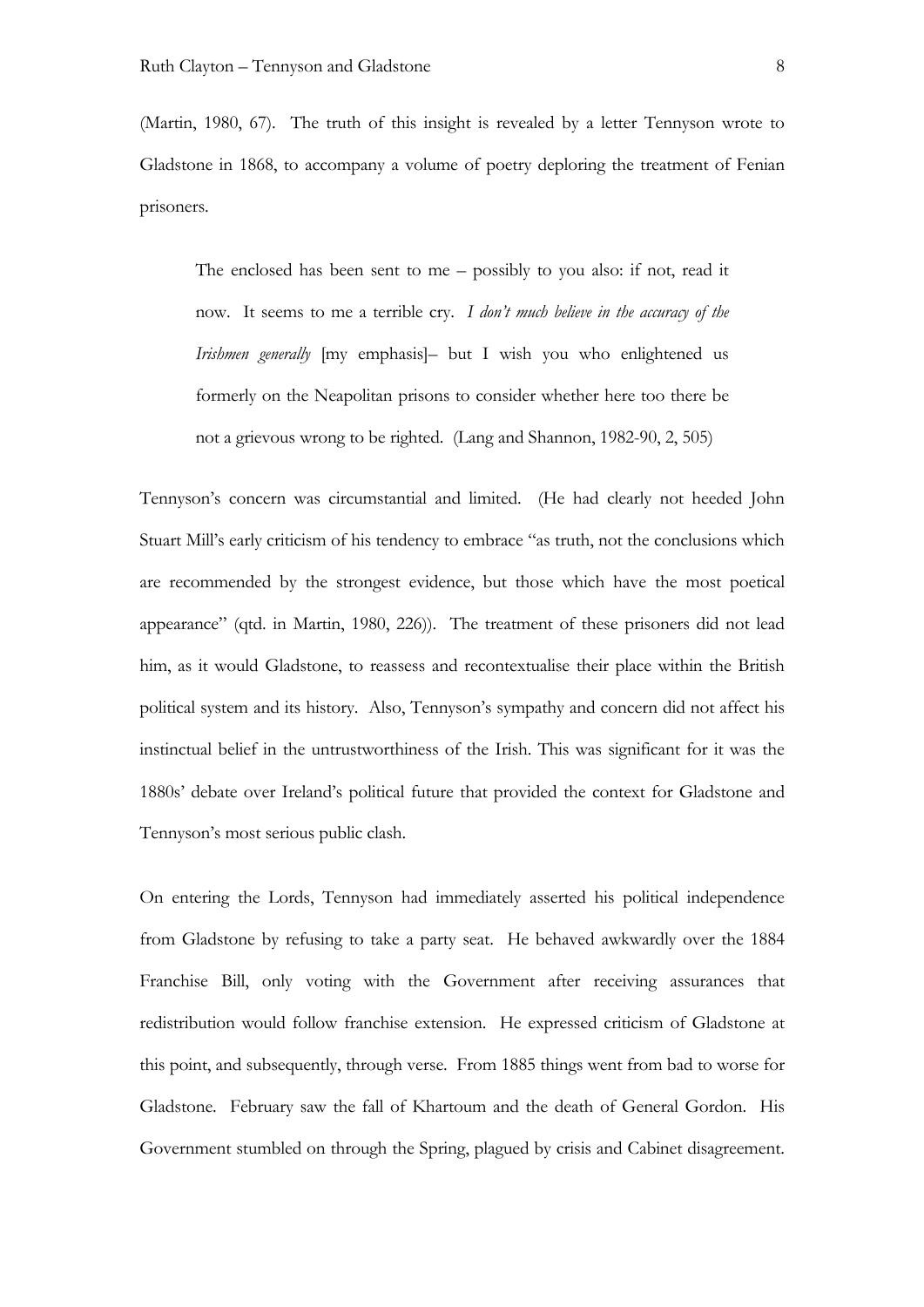It was finally defeated in June over the Budget and resigned. The second half of the year saw serious discussions with Parnell on Irish governance and preparation of the first Home Rule Bill which was to be the *raison d'être* and downfall of Gladstone's brief third ministry of 1886.

Meanwhile, Tennyson enthusiastically publicised his political opposition to Gladstone's Irish policies, although he always prefaced his attacks by saying how much he liked Gladstone personally. He coupled these attacks with savage criticism of Gladstone's apparent reluctance to keep up the fleet.

June 1886 saw the defeat of the first Home Rule bill in the Commons, which Gladstone described as 'a serious mischief' (*GD*<sup>2</sup> 7/6/86). This was followed by defeat in the General Election and Gladstone's resignation of the Premiership. The 'mischief' was exacerbated by an impressive parting shot from Tennyson at end of July, the publication of his long and vitriolic poem *Locksley Hall Sixty Years After*, colourfully described by Shannon as, "a big squib which exploded with electrifying results under Gladstone's seat" (Shannon, 1992, 6).

In conclusion to the debate on Home Rule on Monday 7 June 1886, Gladstone had described the imminent vote as 'one of those golden moments of our history […] which rarely return, or […] return at long intervals, and under circumstances which no man can forecast […] Ireland stands at your bar expectant, hopeful, almost suppliant […] she asks a blessèd oblivion on the past' (Gladstone, 1886, 165-8). It was an appeal to the collective historical imagination of the House of Commons, which still resonates, but it did not touch Tennyson, a fact made abundantly clear by *Sixty Years After*. And by this stage, Gladstone must have been well aware that it would not.

 <sup>2</sup> M. R. D. Foot and H. C. G. Matthew, eds., The Gladstone Diaries: With Prime Ministerial Correspondence., 14 vols. (Oxford: Oxford University Press, 1968-96).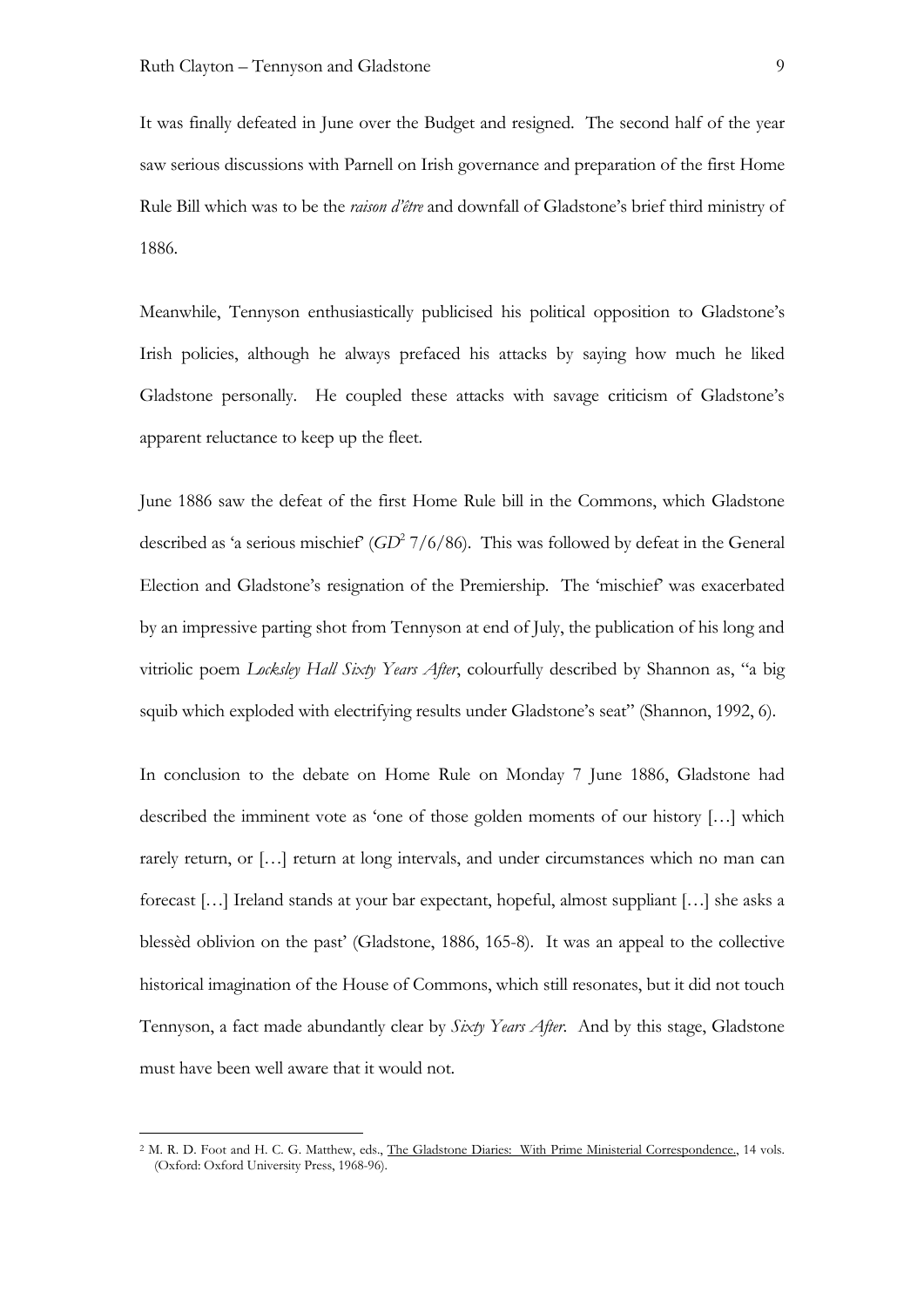*Locksley Hall Sixty Years After* was published in *The Times* on 31 July 1886*. The Athenaeum* described the poem's hero "as a broken-down man of 80, whose modified views of life and liberty may be taken to reflect the Laureate's own" (qtd. in Lang and Shannon, 1982-90, 3, 340). It was written when Tennyson was both disillusioned with Gladstone and politics, and suffering private grief over the death of his son Lionel.

Tennyson's original poem *Locksley Hall*, to which this is a loose sequel, was published (and read by Gladstone) in 1842. Tennyson described it as a representation of "young life, its good side, its deficiencies and its yearnings" (qtd. in Ricks, 1989, 181-2). The philosophy of history exhibited through Tennyson's poetry was, of course, never constant but, at the time he wrote *Locksley Hall*, "Tennyson emotionally affirmed, if with some ambiguity, the meaning of history by the 'end-determined' frame of reference implicit in the idea of progress" (Kozicki, 1979, xv).

There is no doubt that Gladstone, re-reading the earlier poem in the late 1880s, concurred with this interpretation, particularly highlighting its emphasis on international co-operation and the unifying and improving tendencies of history and calling Tennyson "the Prophet [who] has seen, down the long avenue, all the way [...] to the great result" (Gladstone, 1887, 3). However, in *Sixty Years After*, Tennyson totally revoked *Locksley Hall*'s optimistic endorsement of progress. Direction and meaning in history were both questioned.

'Forward' rang the voices then, and of the many mine was one.

Let us hush this cry of 'Forward' till ten thousand years have gone. (lines 77-8)

Patterns of history remained important determinants of the human condition, but Tennyson no longer detected ameliorative improvement. Instead humanity is tossed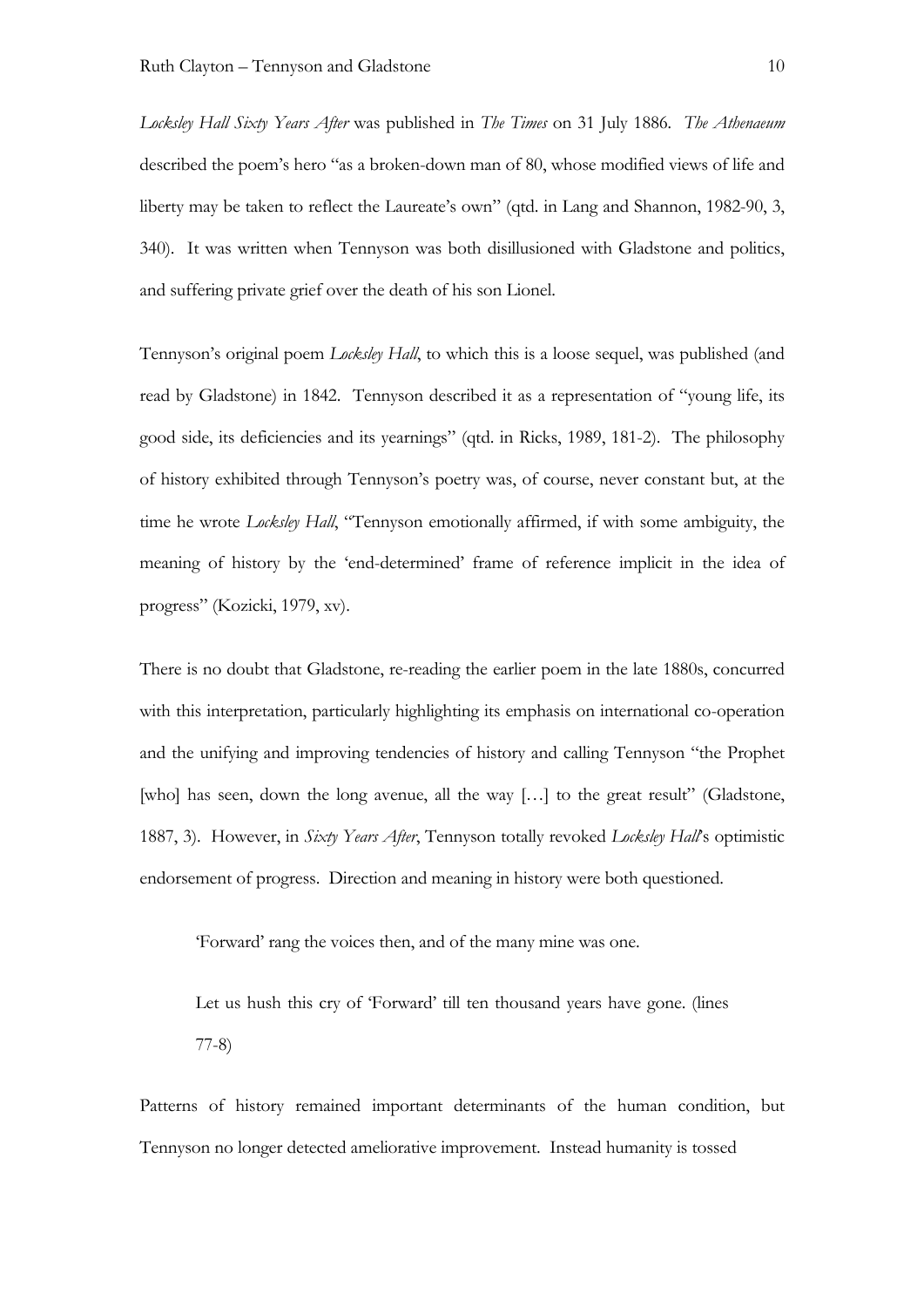Forward, backward, backward, forward, in the immeasurable sea,

Swayed by vaster ebbs and flows than can be known to you or me. (193-4)

The historical process is represented as a malevolent, enthralling force; whereas once the revival of Camelot offered regeneration, now "the Present" is "fatal daughter to the Past" (105). Evolution is allowed to exist, but it is checked by 'Reversion', which constantly drags humanity back to the level of 'the beast' (199-200; 147-8).

Tennyson detected these malignant processes at work in late nineteenth-century society, impacting on the lives of individuals and he represented the resultant social evils in horrifying terms, posing such questions as:

Is it well that while we range with Science, glorying in the Time,

City children soak and blacken soul and sense in city slime? (217-18)

Complicit in this national decay were the politicians "of realm-ruining party" of which "the practised hustings-liar", obviously Gladstone, was the most culpable (120; 123).<sup>3</sup> His selfserving behaviour and that of his supporters encouraged fear amongst reasonable citizens, who, Tennyson argued, are left no option but to reach for "dynamite and revolver" to defend themselves against the "menace", "madness", "written" and "spoken lies" peddled by these irresponsible governors of the age (107-8).

There are indications that in later drafts of the poem Tennyson sought to temper these criticisms, (Ricks, 1989, 640) but the poem remained a completely devastating attack upon the previous half-century and the record of the Liberals in government. Specifically, it was a crushing indictment of what Tennyson saw as Gladstone's duplicitous political

<sup>&</sup>lt;sup>3</sup> G was aware of the directness of this attack. He underlined 'realm-ruining party' thus in his edition of the poem, preserved in the Temple of Peace, Hawarden Castle, shelf mark E VI 20.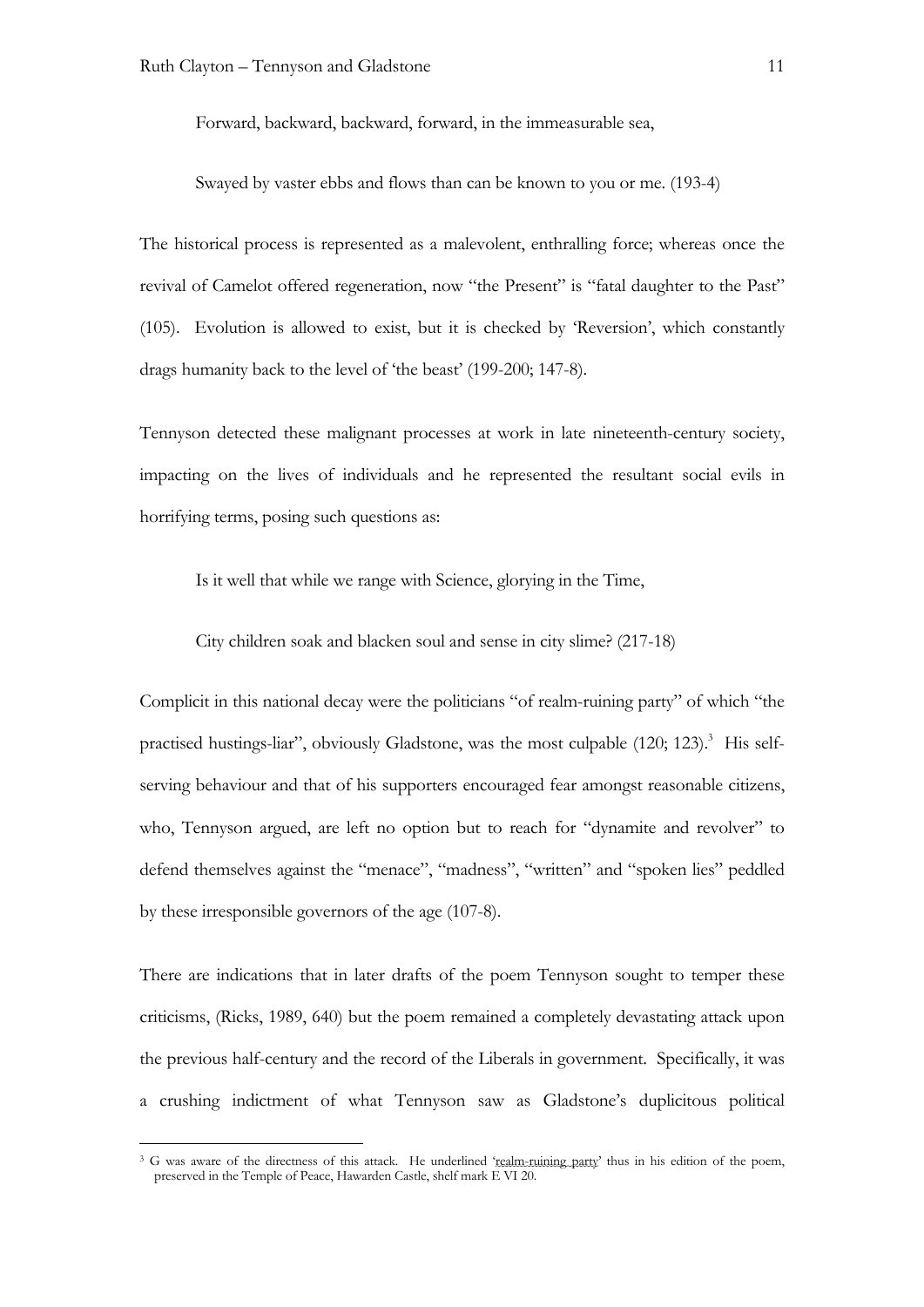philosophy, which had not only dispatched "old political common-sense" but heralded the demise of civilisation, in the form of heraldry, history and poetry (249-50).

Gladstone had remained largely unmoved by Tennyson's earlier admonitions in verse, merely acknowledging them politely. However, at the urging of James Knowles, editor of the *Nineteenth Century*, Gladstone undertook a full-scale review of *Sixty Years After*. It was published in January 1887 under the title "'Locksley Hall' and the Jubilee". Altogether, it is a sophisticated piece of writing. Tennyson's poem is bitter, accusatory and at times hysterical. In contrast, Gladstone's review is diplomatic and positive, mirroring the tenor of his private annotation of the poem. For example, he marked with '+' (his sign of approbation) a number of passages which can be read as pro-Christian.4

Gladstone praised Tennyson's abilities as a poet and defended his right to be taken seriously as a thinker. His only reservation was (like Mill's) that, even in the greatest thinker, emotion might sometimes replace philosophy as the dominant influence (Gladstone, 1887, 1-2). He carefully established impartiality on both sides, characterising Tennyson's poem as a dramatic monologue, not "a confession of political or social faith" (Gladstone, 1887, 2). This, of course, allowed him "greater freedom to estimate the utterances of the Prophet in the new *Locksley Hall* by the rules of truth and soberness, but 'without respect of persons'" (Gladstone, 1887, 4) Thus, in the spirit of impartial historical enquiry, Gladstone established a clear frame of reference for his defence of Liberal progress:

 <sup>4</sup> For elucidation of G's annotation system, cf. Ruth Clayton, "W. E. Gladstone: An Annotation Key," Notes & Queries, 246.2 (2001): 140-43.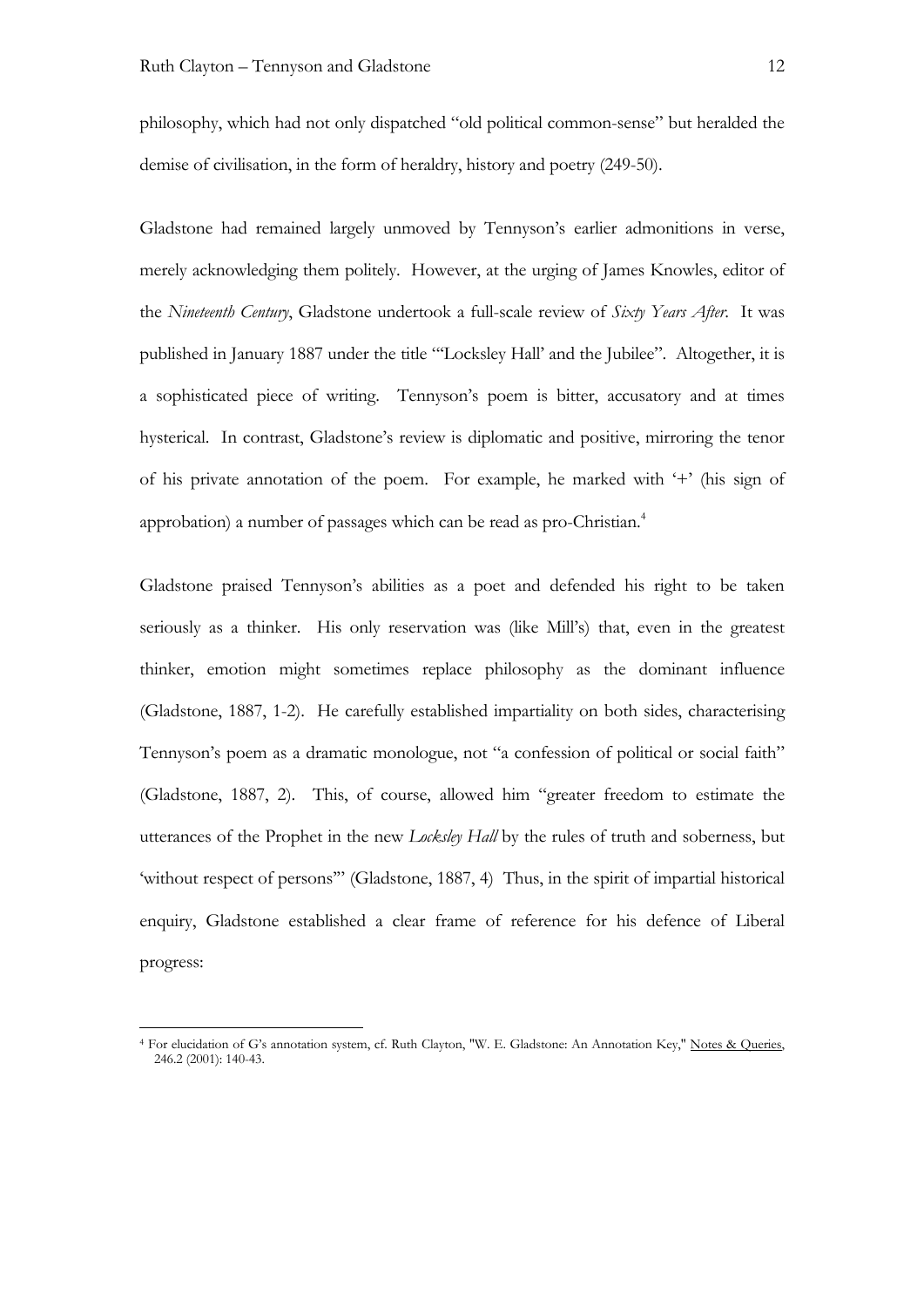For the present I will only shut out from the review important divisions of the subject with which I am not competent to deal: those of literature, of research, of science, of morals […] I shall only venture to refer to those portions of the case which can […] be inventoried: the course and acts of public authority, and the movement […] of public opinion, and of the most palpable forms of voluntary action. (Gladstone, 1887, 7)

By default he presented himself as competent to deal with historical questions and went on to provide a catalogue of improving measures from the preceding half century, concentrating on those achieved through parliamentary legislation. His review was panoramic, covering issues of labour, empire, education, communication, taxation, suffrage and religious freedom. This litany, of course, undertook to validate Gladstone's political career in the aftermath of the June defeats and his resignation as Prime Minister, however, his historical scope extended beyond the parliamentary. He thought it "of interest to turn from such dry outlines […] to those more delicate gradations of the social movement, which [...] may be apprehended and made the subject of record" (Gladstone, 1887, 16).

In response, Tennyson sent a surprisingly beneficent telegram to Gladstone on 1 January 1887, thanking him for the "kindly eloquent Locksley article" (Lang and Shannon, 1982-90, 3, 345). He "ignores the antithetical thrust of Gladstone's catalogue of societal advances over the past half-century and his concluding admonition, 'Justice does not require, nay rather she forbids, that the Jubilee of the Queen be marred by tragic tones'" indicates a level of unconcern (Lang and Shannon, 1982-90, 3, 346). (Tennyson was already at work on his ode *On the Jubilee of Queen Victoria* and would have seen little threat to his reputation with the Queen from this article). However, at the heart of Gladstone's riposte was the implication that Tennyson was directly attacking the Queen and the British constitution she represented.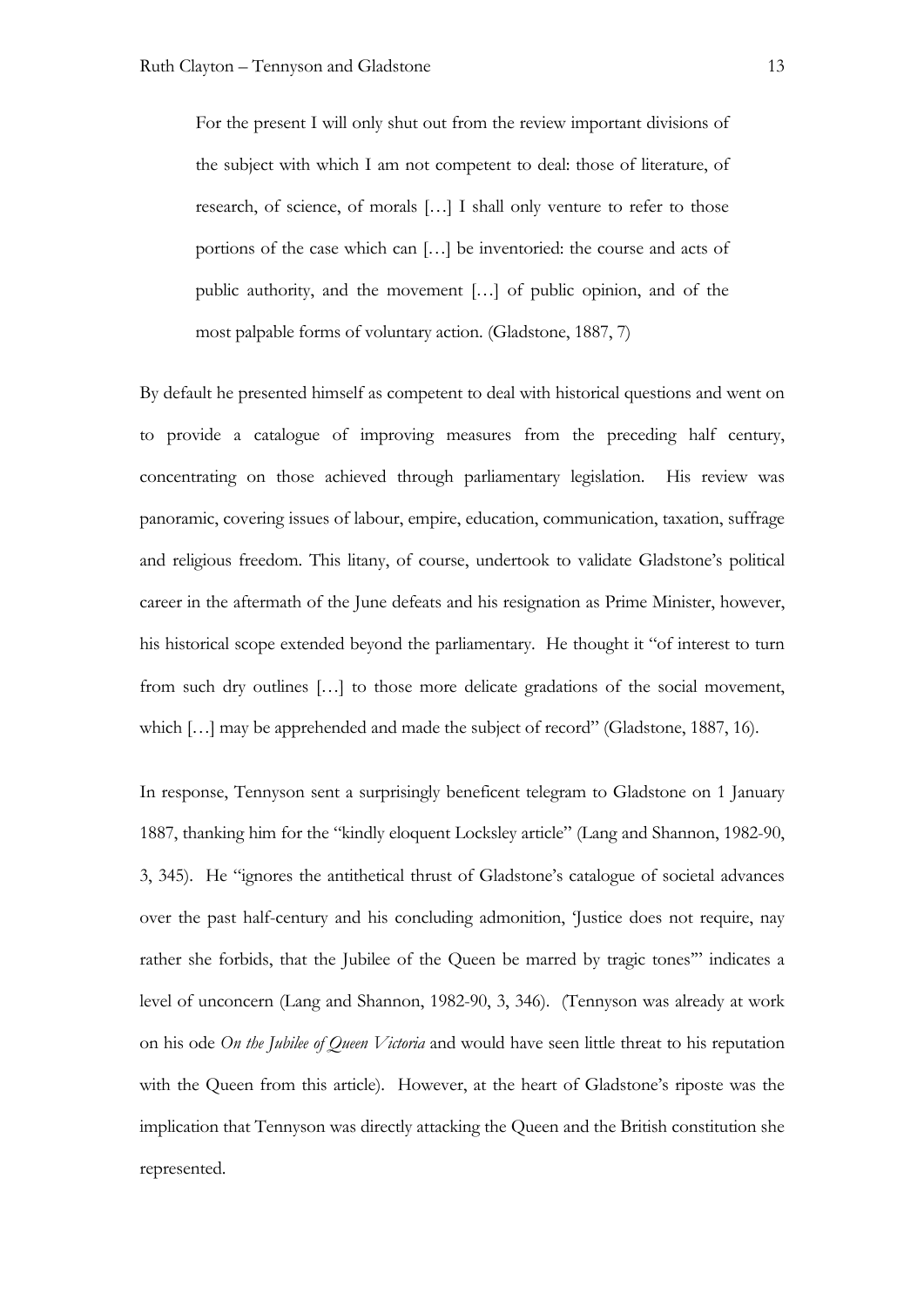The representation of constitutional government by the monarch in Parliament had been spectacularly reinvented during Victoria's reign. Gladstone argued that the British constitution was now so allied with a positive and progressive understanding of the past that an attack on the one necessitated an attack on the other. Moreover, he believed this alliance between progressive history and constitutional government would find its greatest expression in the further expansion of popular government. It is no surprise to find him quoting Prince Albert, a man venerated by both men, in his defence.

In the words of the Prince Consort, 'Our institutions are on their trial,' as institutions of self-government; […] condemnation […] must sweep away [...] hopes [...] that, by this provision of self-government, the Future might effect some moderate improvement upon the Past, and mitigate in some perceptible degree the social sorrows and burdens of mankind. (Gladstone, 1887, 6)

Tennyson had dedicated *Idylls of the King* to Prince Albert in 1862 and had described him as the perfect Arthurian knight, "modest, kindly, all-accomplished, wise," a model of manhood and leadership pointing to "the rich dawn of an ampler day" (Whittern, Shaw and Jefferson, 1999, 18). Gladstone's view of Albert was also Arthurian but he saw him as the King himself. Just as Arthur personified "the great pillar of the moral order, and the resplendent top of human excellence", (Gladstone, 1859, 477) so Albert represented a universal moral standard: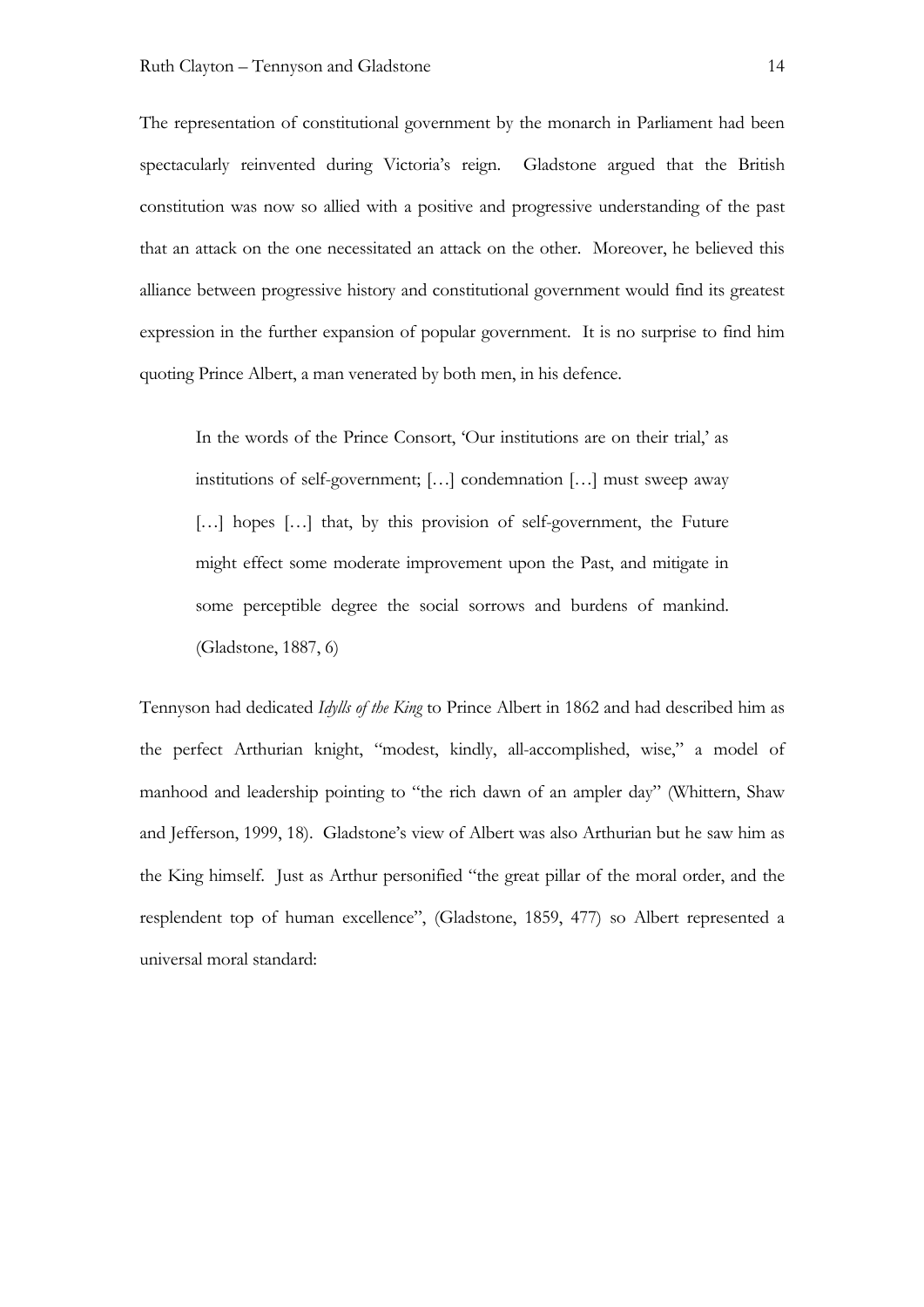Every statue and memorial of the Prince may […] be considered as a sermon made visible. He is one of the few […] characters on the active stage of modern life, in whom the idea of duty seems to be actually impersonated, and to walk abroad in the costumes of State. It is good for us to be taken back […] to see the spectacle, and so to learn its lessons […] [We] are safe in saying that [...] we may travel far and wide, before the eye is blessed with so strong and happy a combination of mental and moral force […] [Few] indeed have been the lives, in this curiously chequered age of ours, which […] come nearer to the standard which in general we contemplate rather than attain. (Gladstone, "Prince Consort III," 1879, 97-

8)

For Gladstone, in the wake of 'Arthur's' death, the central historical question at stake was: "Has this great attempt in an old country at popular government, when brought by trial by relative, not abstract standards, failed, or has it not?" (Gladstone, 1887, 8). The author of the *Idylls* bluff was being imperiously called.

It is no surprise that Gladstone's association of progress with increased popular government and his insistence that society should have a historical conscience found their ultimate expression in his campaign for Irish Home Rule. Gladstone's belief in Home Rule as a necessary legislative measure was based on an historical interpretation of the Union of 1801 as a travesty of justice, an instance where contemporary political action was divorced from historical understanding. He wrote "Our judgement on the age that last preceded us should be strictly just" (Gladstone, 1887, 4). He was convinced that this was not the case respecting Ireland. And he was satisfied that lack of support for the measure amongst MPs and the general public was a result of widespread historical ignorance. From the defeat of the first Home Rule Bill, Gladstone seemed obsessed by history, levels of historical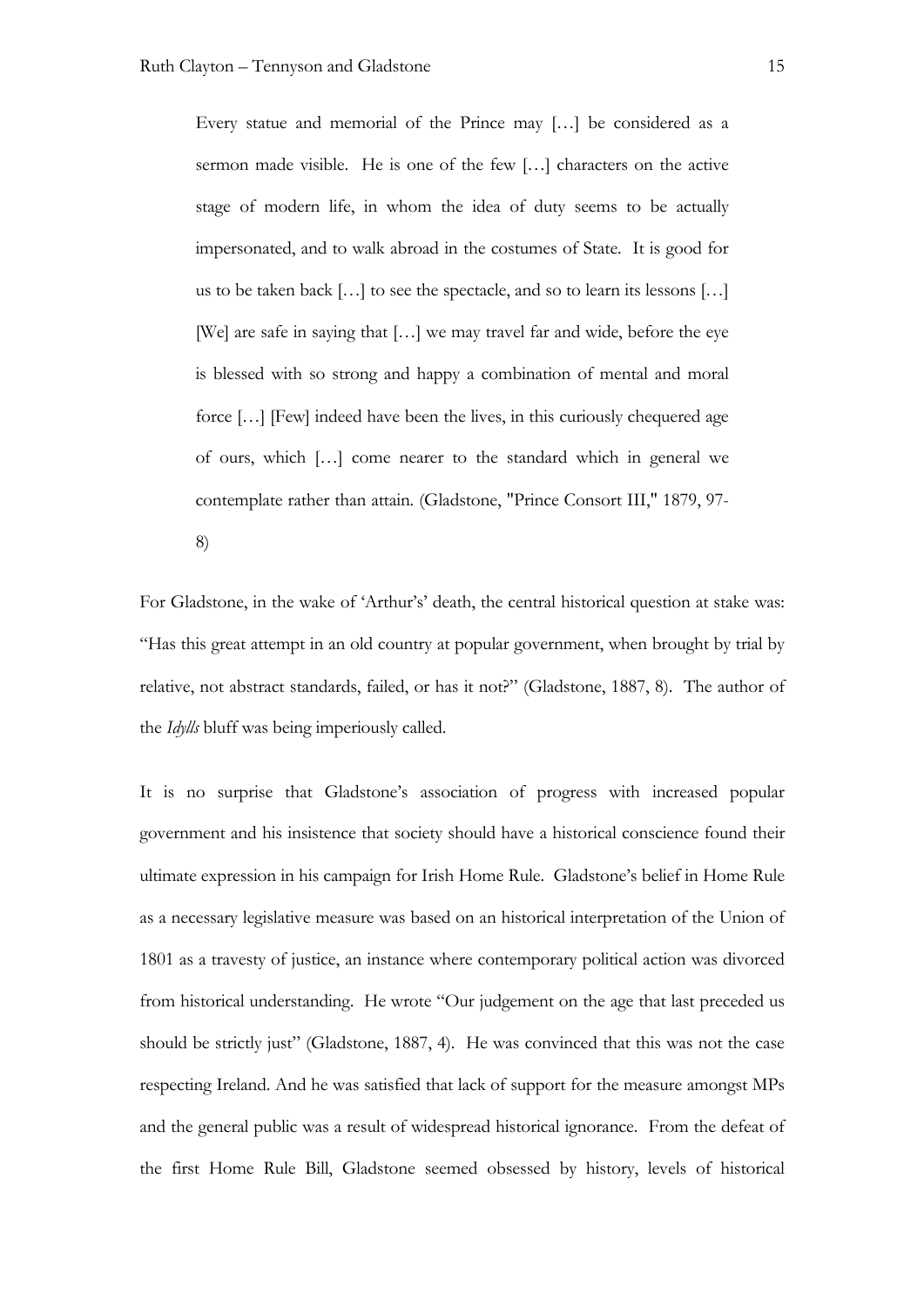ignorance and the need to convince colleagues, opponents and the general public of its relevance to current issues. Repeatedly Gladstone reiterated the need to supply "the people of Great Britain with the historical information, in which their 'titled' and 'educated' leaders are so woefully deficient".<sup>5</sup> As a remedy he suggested publishing Irish History favourable to the Home Rule cause. Politically expedient this undoubtedly was; it was also reflective of a wider intellectual vision. Gladstone wrote to his son, Willy, on 8 July 1886: "The whole business is historical, and will come up again in the future, probably at no distant day […] I grieve that England will seemingly not learn the lesson written in the book of fate until she has to learn it with more or less of pain and shame" (qtd. in *GD* 8/7/86). Gladstone's estimation of the Irish Question was the driving force behind his preoccupation with history during the late 1880s. He not only supported schemes to make revisionist Irish history more widely available, but also steeped himself in Irish texts and produced a substantial body of articles and reviews on historical themes. During 1887, for example, he published six other historical articles, including one of the first for the fledgling *English Historical Review*. It is not surprising, therefore, that he drew attention to the Irish Question in his Tennyson review, making clear that Ireland was "the vital subject" of recent British history and for contemporary society. It was the one element that marred his depiction of national improvement (Gladstone, 1887, 11-12).

The heart of Gladstone's epistemological understanding was the belief that the past is the defining other of society: knowable and educative. He wrote: "No greater calamity can happen to a people than to break utterly with its Past [...] for [...] we dislocate the axis of the very ground which forms our own point of departure" (Gladstone, 1887, 4). In contrast, Tennyson was becoming increasingly disillusioned with history as a force in society. For Tennyson, history

 <sup>5</sup> G to Barry O'Brien, 7 July 1886, British Library, Gladstone Papers, Add MS 44548 fol. 111.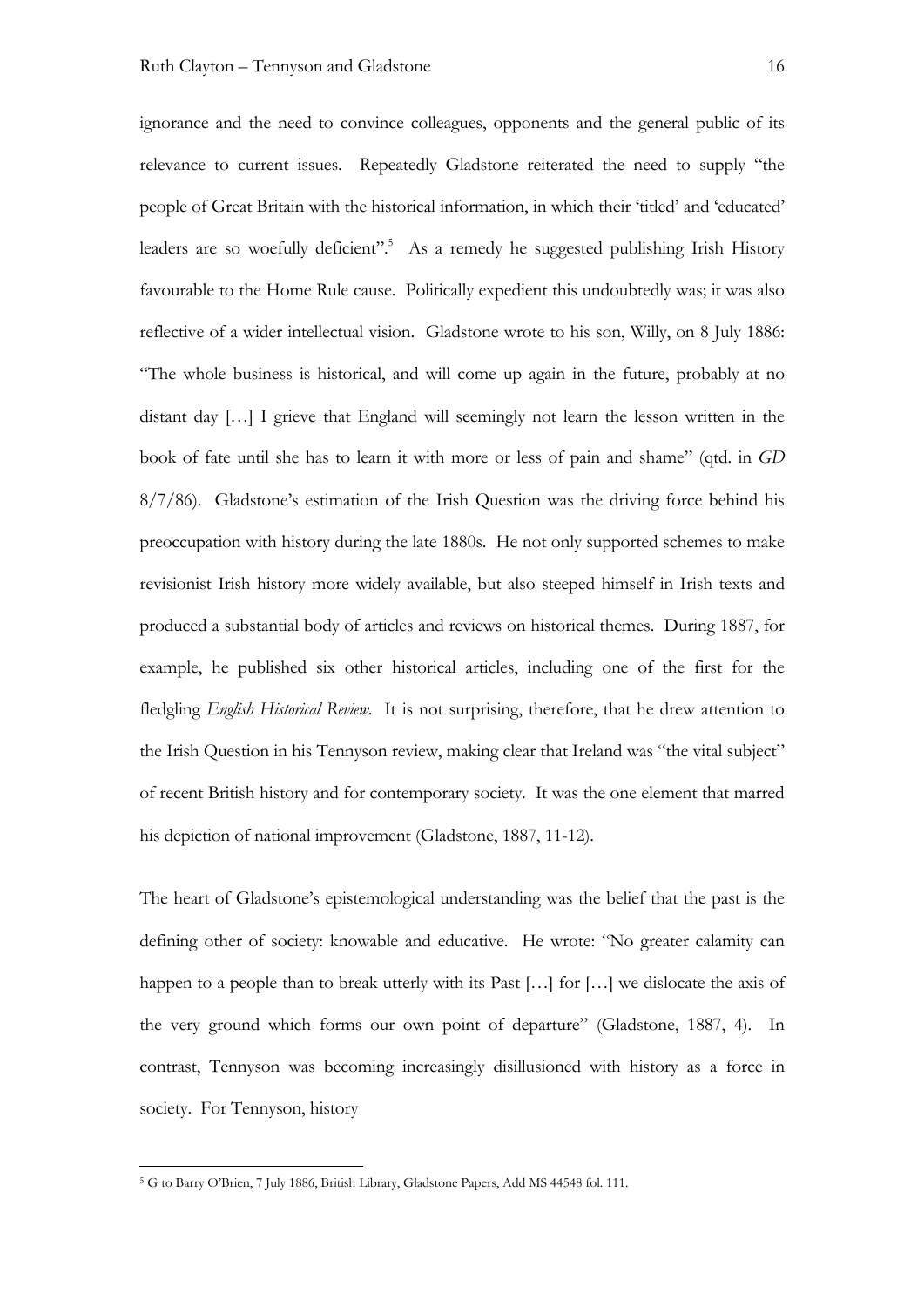has come full tilt onto the natural field of chance and animal anarchy. Redemptive forces do not appear. Heroes embody debased social qualities and […] morbid suicidal proclivities […] Tennyson's philosophy of history [...] [fragments] into poems that confirm the hopelessness of contemporary history, that work with primal beginnings divorced from any context in current affairs, and that celebrate pure spirit, now totally disentangled from history. (Kozicki, 1979, xvi)

There was no place for a messianic hero like Arthur in a society where the only prospect for humanity was to be "Swallow'd in Vastness, lost in Silence, drown'd in the deeps of a meaningless Past" (*Vastness*, XVII: 3-4). Instead human society was corrupted by "Raving politics, never at rest" (II: 1) accompanied by "a popular torrent of lies upon lies" (III: 5).

Richard Shannon essentially concurred with Tennyson's assessment of Gladstone's political motivation, especially with regard to Ireland. Shannon contended that Gladstone was driven by "a majestic vision of a political vocation derived from a conviction of prerogative by providential election", (Shannon, 1992, 5) which, he suggested, involved Gladstone in a selfish deception of colleagues and the public. For, whilst he was the People's William in public, in private he believed that "people were materials which existed to be formed into public opinion and directed to a particular end […] [which] involved publicly flattering the people with a far higher estimation of their merits and capabilities" (Shannon, 1992, 6).

However, such an explanation proffers no explanation for Gladstone's changed attitude towards Ireland, except the implication that he received direct instructions from the Almighty. The assertion that Gladstone believed in providential election is, I think, founded on a misunderstanding of Gladstone's theology, his understanding of history and his view of humanity. Shannon wrote "Gladstone had no Shelleyan humanist faith in 'man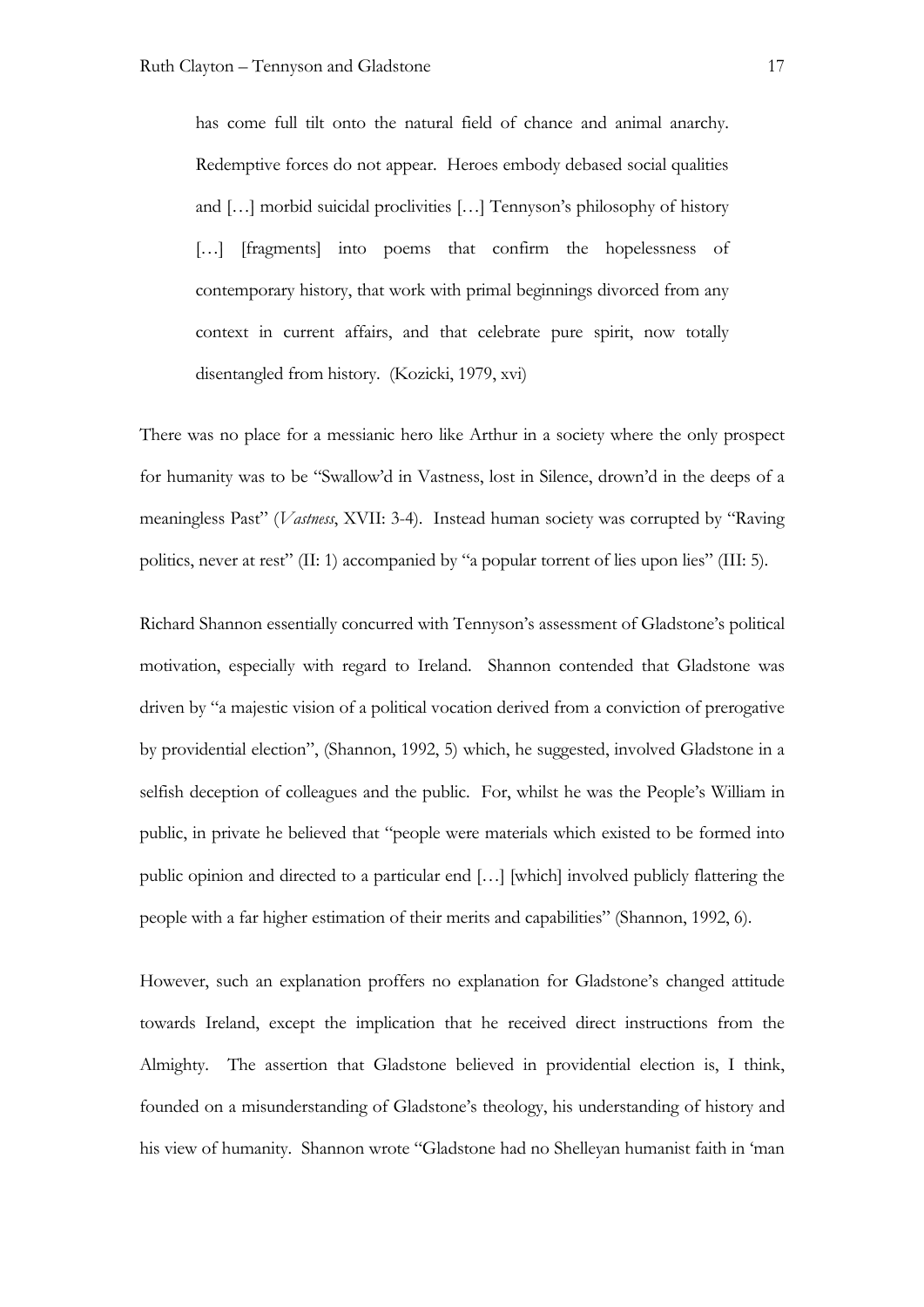as man'. He believed quite ferociously in original sin and human depravity" (Shannon, 1992, 6). However, this portrait bears more resemblance to the Tennyson of the 1880s than Gladstone. Gladstone's early evangelical training in human self-deprecation coloured his private writings all his life, but his view of humanity was developmental. We have already seen how much he valued Arthur Hallam (and Tennyson) for the potential influence they possessed over "the nature and destinies of man". The belief that "to the long chapters of [...] [human] experience, every generation of man makes its own addition" was central to Gladstone's epistemological understanding and he firmly believed that Tennyson "by his own single strength, has made a sensible addition to the permanent wealth of mankind" (Gladstone, 1859 484-5). Further evidence is offered by his positive review, published in *Good Words* January to March 1868, of J. R. Seeley's *Ecce Homo* (first published anonymously in 1866), in which he defended the author's exploration of the humanity of Christ in the face of much dogmatic opposition. Engagement with the work further affirmed Gladstone's renewed and strengthened affinity with a human Christ (which had been steadily developing since the early 1850s). This combined with his extensive work on Homer to focus Gladstone's mind on the value of the human condition. 6 In his last unfinished work on Olympian religion Gladstone was not only seeking to recover an integrated, synoptic vision of the relationship between world religions, he was also exploring the key area of humanity's relationship with the divine (Joseph, 1992, 136-7; Turner, 1981, 159-70). Thus, in his review of *Sixty Years After*, Gladstone was able to write: "The multiplication and better formation of the institutions of benevolence among us are but symptomatic indications of a wider and deeper change: […] acknowledgement of the great second commandment, of the duties of wealth to poverty,

 <sup>6</sup> David Bebbington, 'Gladstone and the Classics', unpublished paper, 19-20. Cf. David Bebbington, The Mind of Gladstone: Religion, Homer, and Politics (Oxford: Oxford University Press, 2004).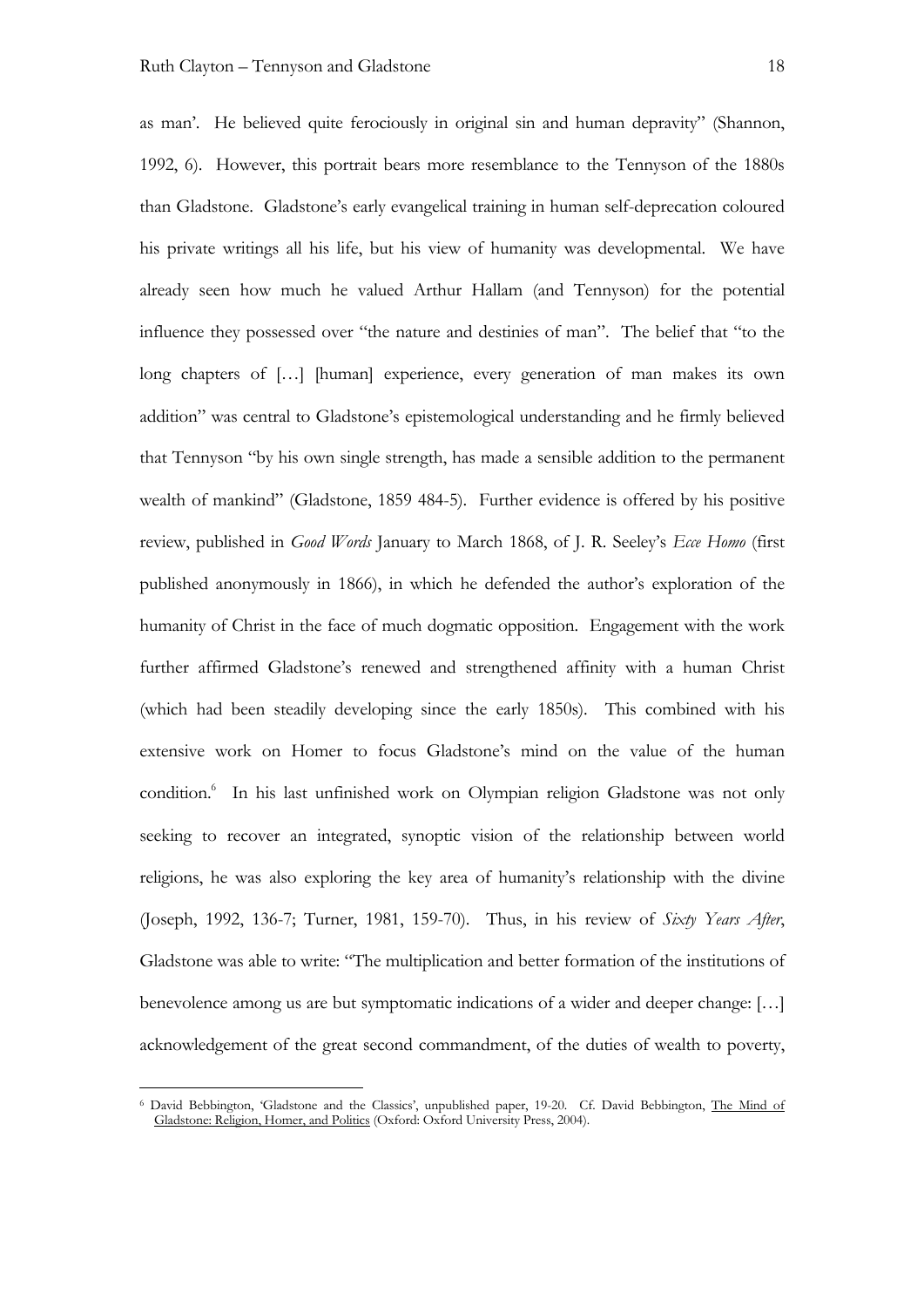of strength to weakness, of knowledge to ignorance […] of man to man" (Gladstone, 1887, 17).

The duty of "knowledge to ignorance" was what Gladstone was seeking to fulfil in his championing of the Irish cause. For Gladstone, attaining knowledge was a diachronic process to be achieved by contending rationally with the views of others not through irrational condemnation, and certainly not by listening maniacally to the whisperings of providence. Thus he had criticised other reviewers of *Ecce Homo* for their "determined adhesion to fixed and unelastic modes of thought" which have "unhappily, put a dead stop to any real investigation of the work in its general bearings" (Gladstone, 1868, 3). In exactly the same way, he believed that education of society could be gained by a fair evaluation of its own past. Alfred and Emily Tennyson were also careful readers of Seeley's *Ecce Homo*. Their copy was so much used and marked that a new cover was required, but their reading of the text exhibited somewhat different priorities than those shown by Gladstone. One of their chosen passages marked for meditation reads: "The indispensable conditions of progress, is the personal relation of loyal vassalage of the citizen to the Prince of the Theocracy […] A disinterested surrender is implied in the very notion of a political community' (qtd. in Kozicki, 1977, 148). This was quite at odds with Gladstone's belief in the link between societal progress and popular government. As he wrote in his *Locksley Hall* review, "in the sphere of the State, the business of the last halfcentury has been in the main a process of setting free the individual man, that he may work out his vocation without wanton hindrance, as his Maker will have him do" (Gladstone, 1887, 17). It also reflected a real difference in the way Tennyson and Gladstone regarded the relationship between humanity and divinity and, comcomitantly, their value for incarnation. As Joseph points out, the gods of Tennyson's classical poems, like *The Lotos-Eaters*, are remote entities and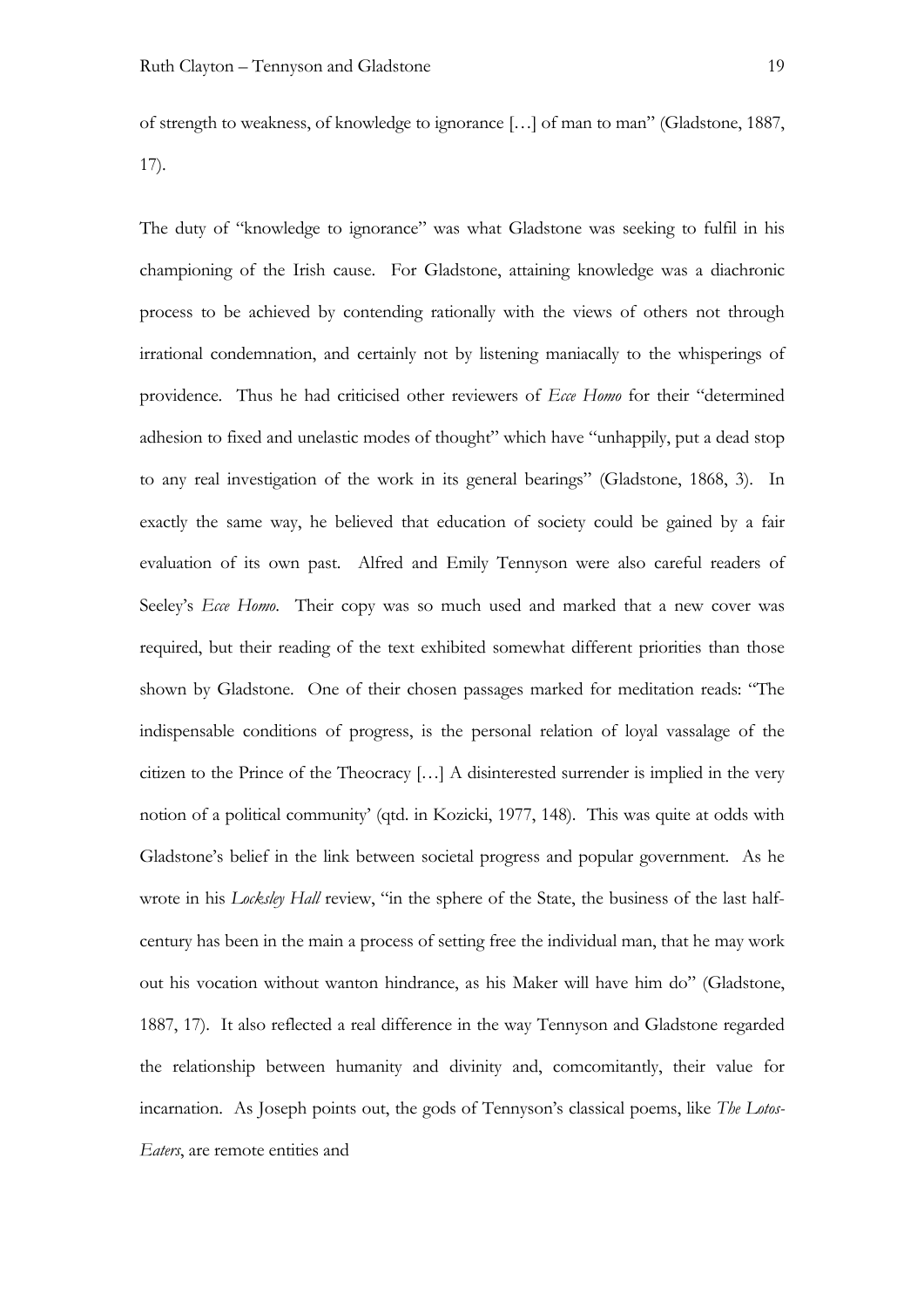When such divinities touch the human sphere, they do so like the Zeus of Yeats' 'Leda and the Swan': their ravaging gifts are too terrible for man to bear; the price they exact for the power they offer or are forced to relinquish is catastrophic to the individual and to entire civilisations. (Joseph, 1992, 138-9)

There is a lack of understanding and integration and no real possibility of a beneficial relationship between the human and the divine. Joseph argued that "for Tennyson, at the end of his life, one sign of the race's emerging spiritual maturity is its ability to transform classical deities who hoard their ancient secret or 'wisdom' from man into a beneficent God who sends surrogates into the world to bring the race intimations of the soul's immortality" (Joseph, 1992, 139-40). However, on the basis of *Sixty Years After*, this is not a picture which rings true. Gladstone, on the other hand, maintained and built on the implications of the *Idylls* in his understanding of his own public and political life. In his 1859 review he had unfavourably compared Tennyson's characters like Maud, who he described as "of dreamy, shadowy quality, doubtful as to flesh and blood, and with eyes having little or no speculation in them" with his Arthurian subjects. "He is far greater", Gladstone wrote, "and far better when he has […] a good raw material ready to his hand, than when he draws only on the airy or chaotic regions of what Carlyle calls unconditioned possibility' (Gladstone, 1859, 483).

A fascinating suggestion of the way in which Gladstone's sense of Christianised political vocation, Arthurian idealism and awareness of the isolation and unpopularity that could be the fate of the moral-historical prophet merged together, is given by a single annotation of his copy of *Ecce Homo*, preserved in the Temple of Peace in Hawarden Castle (alongside his editions of Tennyson's poems). The following is Seeley's description of John the Baptist but it could easily be a description of Gladstone: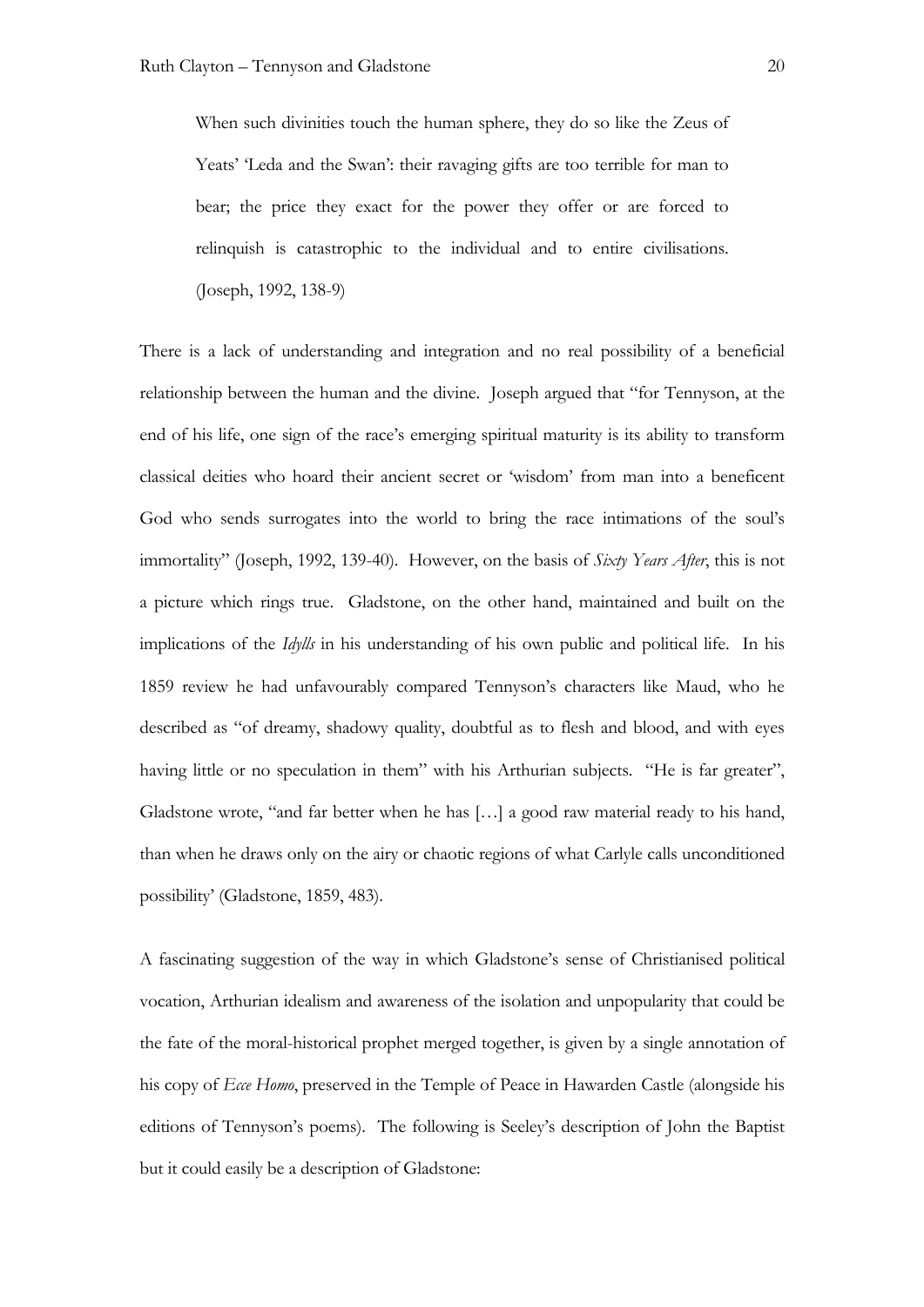He was a wrestler with life, one to whom peace of mind does not come easily, but only after a long struggle. His restlessness had driven him into the desert, where he had contended for years with thoughts he could not master, and from whence he had uttered his startling alarum to the nation. He was among the dogs rather than among the lambs of the Shepherd. He recognised the superiority of him whose confidence had never been disturbed, whose steadfast peace no agitations of life had ever ruffled. He did obeisance to the royalty of inward happiness. (Seeley, 1866, 6)

And Gladstone wrote one word next to this passage: 'Lancelot', revealing, in my view, his understanding of his own place in the Arthurian hierarchy.

Gladstone's understanding of both history and politics was rooted in a belief that human society needed to engage with its own past in order to discover its sense of being and purpose. In the same way, the individual should seek knowledge through engagement with the thought of previous generations. Self knowledge and, he increasingly believed, knowledge of the divine, could be ameliorated by a balanced appreciation, rather than condemnation, of the imperfect but noble human inheritance.

Tennyson, on the other hand, ultimately rejected the need for connection between human society present and past, losing faith in humankind's capacity and worthiness for redemption. He thus played down the connections between the spheres of humanity and divinity. In his poem *Vastness*, Tennyson envisaged humanity nailing 'all flesh to the Cross, till / Self died out in the love of his kind' (XVI: 4-5). And, at the end of *Sixty Years After*, mankind is advised to 'Follow Light, and do the Right' whilst Christ (the ultimate fusion between humanity and divinity) is forever trapped between crucifixion and resurrection, at the point where 'the deathless Angel' is seated in the vacant tomb' (277-8).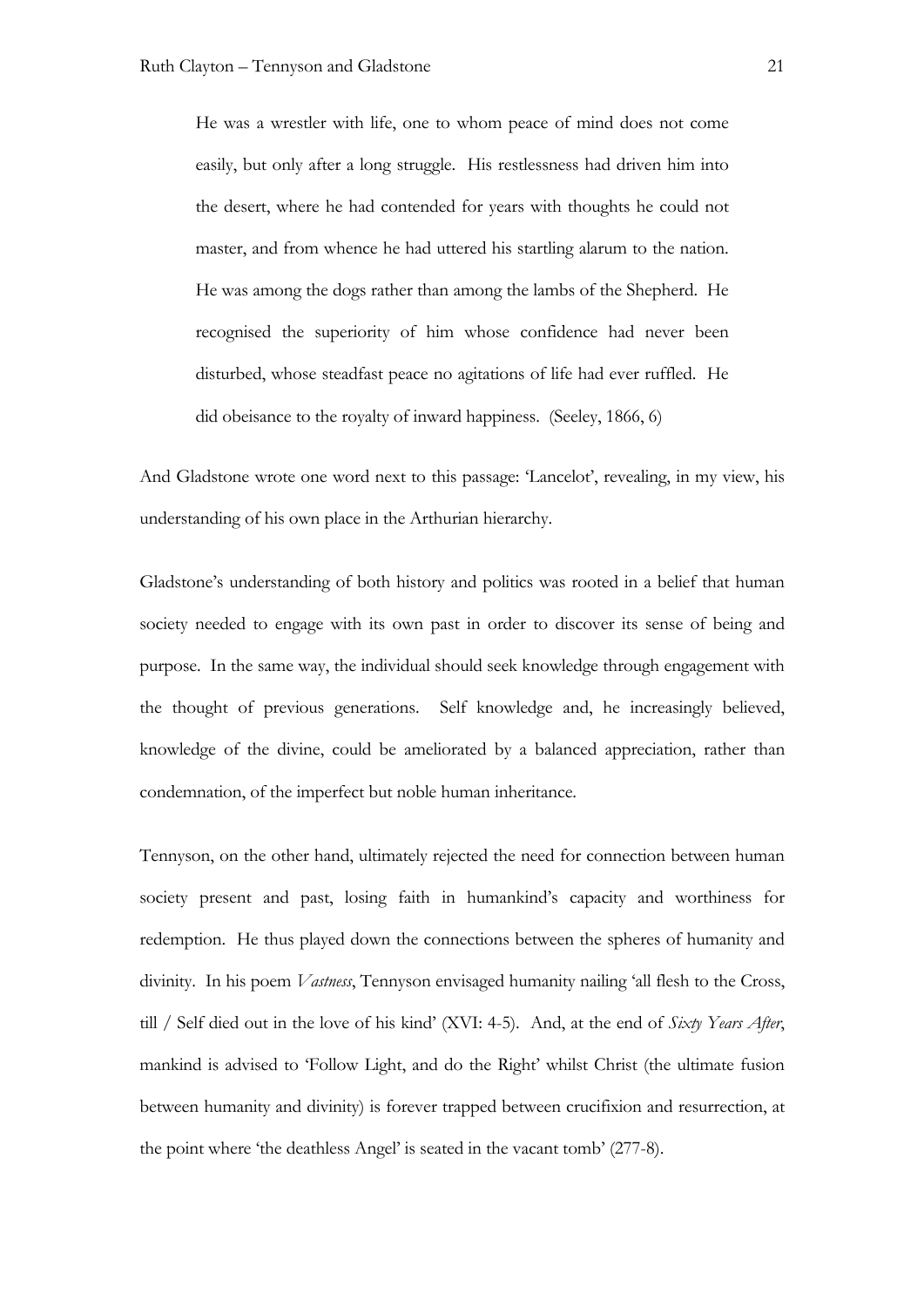To conclude then, Gladstone and Tennyson had much in common: education, friends and intellectual tastes. Despite the dinner-party banter they maintained a degree of mutual respect and affection, which even Tennyson's violent opposition to Home Rule could not completely eradicate. Martin's assessment of them at their last meeting, that "they were both aware of their advanced age and of the fact that they were bound together by memories that were more important than the differences that separated them", (Martin, 1980, 275) is a fair one. However, for the root cause of the differences that existed between them, one has to look deeper than jealousy over Arthur Hallam or inveterate love of intellectual argument. There was a real difference of philosophical outlook surrounding their view of history, which, over time, fuelled both their personal and political disagreements. Gladstone had an historical conscience and a sense that practical lessons could be learned from the past for the improvement of the human condition. Tennyson had an historical imagination through which the author increasingly sought to escape to an idealised past with no relation to the present.